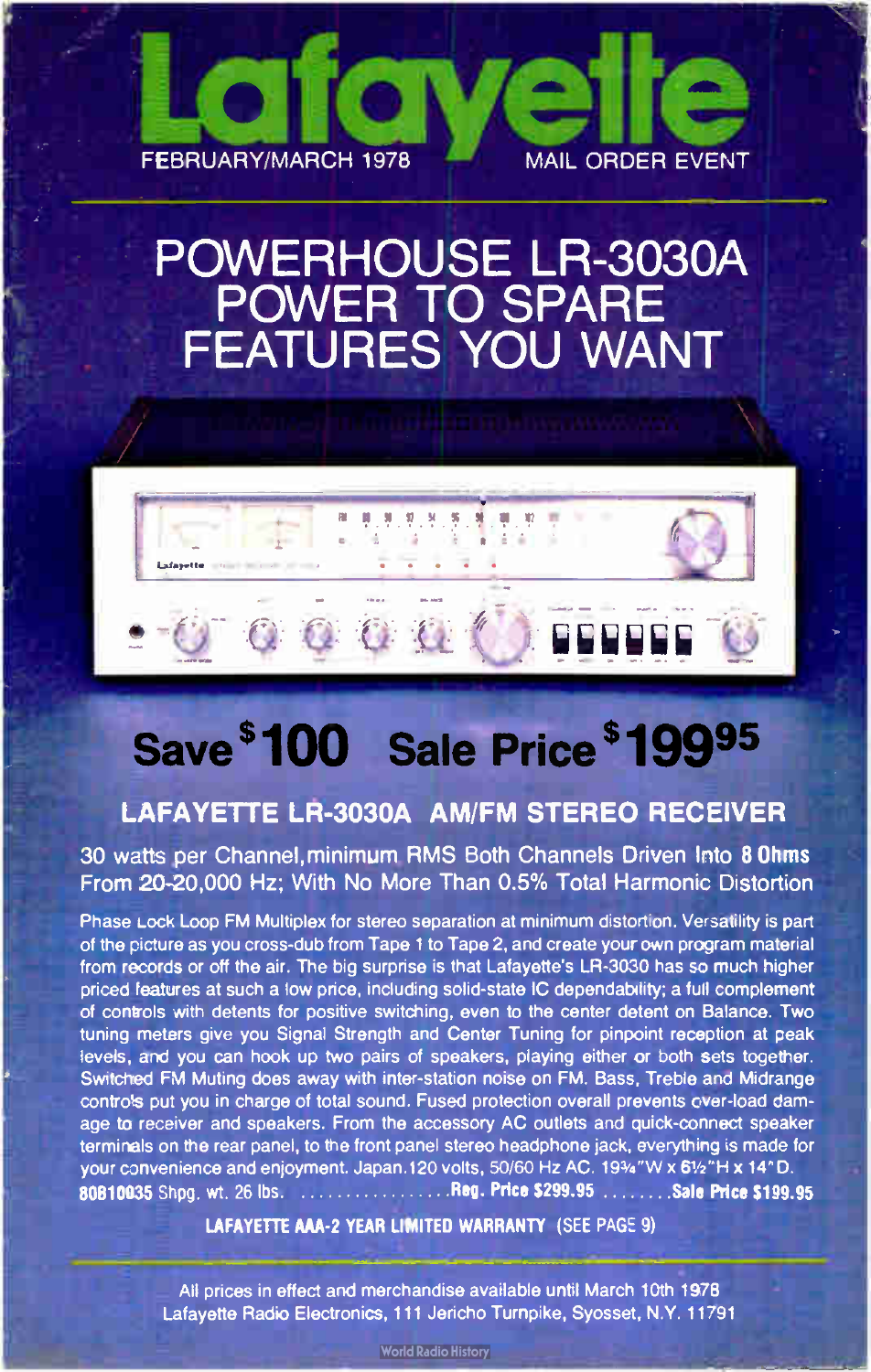

# LAFAYETTE LR-1515 AM/FM STEREO RECEIVER Save \$50 Sale Price \$14995

• 15 Watts Per Channel Minimum RMS, Both Channels Driven into 8 Ohms from 40-20,000 Hz with no more than 0.7% Total Harmonic Distortion.

The LR-1515 features Phase Lock Loop circuitry which acts with the speed of light upon a fixed, built-in electronic reference to keep FM stereo reception at its best. All controls have the professional feel of detents for positive switching with center detent only for Balance. Provision is made for two sets of speakers, and you can use either ... or both. Facilities for Tape Monitoring and a full range of Tone and Loudness controls plus High Frequency Filter. A convenient accessory power outlet is on the rear panel, while stereo headphone jack is on the front panel. Dual antenna input for FM at 75 ohms unbalanced, and 300 ohms balanced input for external antenna. AM antenna provision includes a built-in adjustable ferrite bar, and an external antenna can be used. Fused Receiver Output. For 105-120 volts, 50/60 Hz AC. 161/2"W, 53%"H, 115%"D. Japan.

80810001 Shpg. wt. 17 lbs.  $\ldots \ldots \ldots \ldots \ldots \ldots \ldots \ldots \ldots$  Reg. Price \$199.95  $\ldots$  Sale Price \$149.95 LAFAYETTE AAA-2 YEAR LIMITED WARRANTY (See Page 9)



Save \$20 on High Performance 3- Way Speakers \$7995 each

 $1 - 1$ 

## LAFAYETTE CRITERION 2001+

Top- rated by a leading consumer magazine, with amplifiers and receivers up to 70 watts per channel. Bass sounds are achieved by a 10" woofer strengthened by three internal tuned ducts radiating through a base vent. A phenolic ring tweeter provides wide dispersion for crisp, sharp high-frequency tones. A matched exponential horn captures life-like midrange frequencies. Bass and treble are separated with suppressed distortion at crossover points. Midrange and treble controls allow you to adjust the sound to any listening environment. The vinyl-covered cabinet is built of high-density particle board, with removable grille in a sculptured cafe brown polyester knit that is virtually distortion- free. Built-in fuses protect speakers from power overload. System Response: 30-20,000 Hz; Power Handling: 70-watts Program; Impedance: 8-ohms; Dimensions: 14 <sup>1</sup>/2W x 25H x 13 <sup>1</sup>/<sup>2</sup>"D. Japan. Mail wt., 42.0 lbs. each.

LAFAYETTE AAA-5 YEAR LIMITED WARRANTY (See Page 9)

80030017 Reg. Price \$ 99.95 Sale Price \$79.95

© 1978 By Lafayette Radio Electronics Corp. Printed in U.S.A.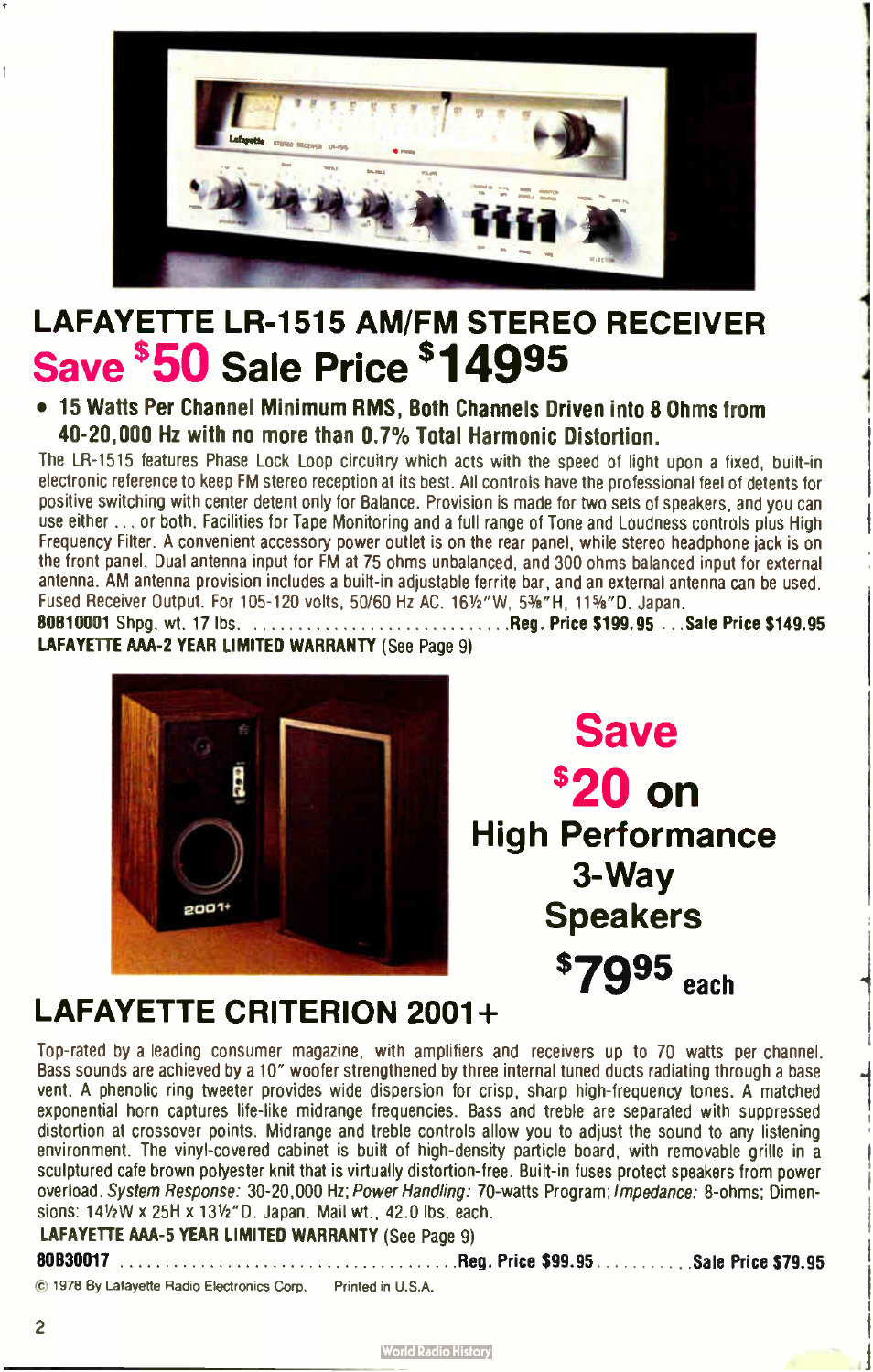# Save <sup>\$</sup>7 to <sup>\$</sup>10 on Bookshelf Speakers

## 3- WAY SPEAKER SYSTEM LAFAYETTE CRITERION 38R Sale Price \$3999each

• 3" Tweeter Midrange with Closed Back for Sharp, Crisp Highs and Life-like Middle Tones. 8" Woofer with 21/<sup>4</sup> lb. Magnet

Structure for Deep Rich Bass. Quality engineered, with an acoustic suspension

system that produces a deep, natural bass, excellent transient response and maximum efficiency. Walnut-finished vinyl case with removable formed brown front grille. Frequency Response: 40- 20,000 Hz; Power Handling: 40 watts program; Impedance: 8 ohms; Capacitor Crossovers: at  $3$ kHz and  $5$ kHz. 12W x  $20$ H x  $8\frac{1}{4}$ "D. Mail wt... 19.5 lbs. ea.

80830041 Reg. Price \$49.99 each .. Sale \$39.99

## CRITERION 26B 2- WAY SPEAKER Save \$7 each

A compact, high-performance speaker system. This 2-way 6" acoustic suspension speaker system boasts a 2<sup>3/4"</sup> tweeter and 6" dual cone woofer with a 3/4" voice coil that provides top bass response and clean, clear highs. Capacitor crossover at 7,000 Hz. Handles 20 watts program; 8 ohms impedance; 50-18,000 Hz frequency response. Screw terminals for easy hookup. Walnut finished vinyl enclosure. Size 16 x 10  $x$  5%". Made in U.S.A. Was \$29.95 each. 80830058 Shpg. wt. 10 lbs. ..... \$22.95 each





# Pip-Speak The MINI SPEAKER WITH MAXI SOUND. Sale Price \$3999 Save \$10 ea.

The die-cast aluminum housing measures only 41/2W x 71/2H x 4"D. But there is nothing mini about the sound. Pip Speaks have a power-handling capacity of 45 watts music power, 8 ohms impedance, 80-20,000 Hz frequency response. Among other features: a super-accurate, soft- dome tweeter and specially designed, long-throw woofer with heavy magnet structure for sharp, clean highs and deep, rich bass. Minimum power requirements: 12 watts (RMS) per channel. Japan. Mail wt. 6.0 lbs. Reg. Price \$49.99 each. 80630033 ..............Now \$39.99 each



LAFAYETTE AAA 5-YEAR LIMITED WARRANTY (See Page 9)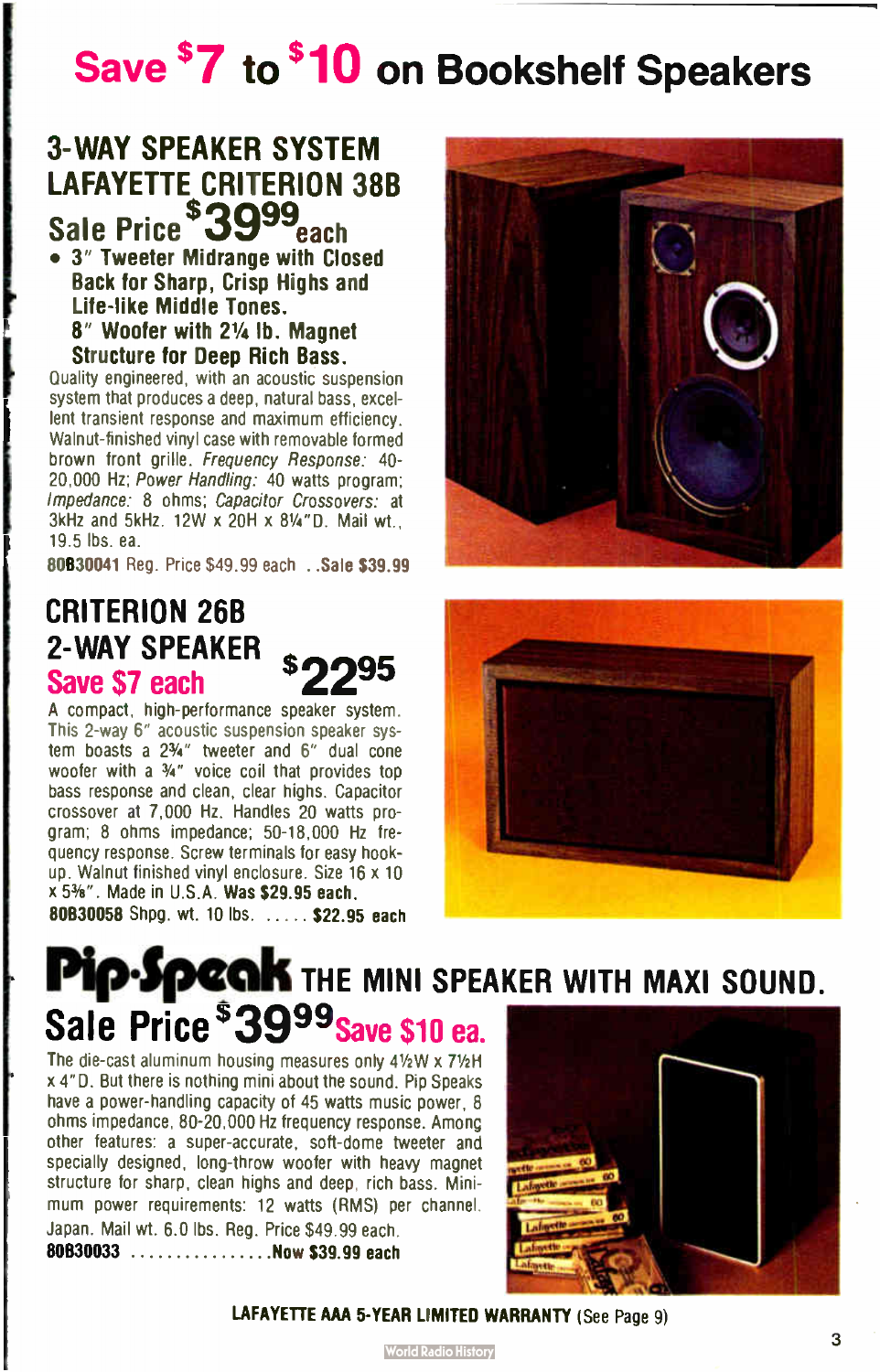# Save  $$55$  on Lafayette Model T-2000

## BELT- DRIVE AUTOMATIC/MANUAL TURNTABLE AND PICKERING P/ATE-1 MAGNETIC CARTRIDGE COMBINATION

Combination bought separately would be \$154.90

# Now Only \$9990

- Dynamically Balanced S- shape Tone Arm
- Automatic Return and Shut-Off
- Direct- Reading Stylus Pressure Adjustment
- Damped Tone Arm Cueing Control
- Heavy Die- Cast Aluminum Platter



The Lafayette T-2000 combines a 4-pole hysteresis synchronous motor with a belt-drive system. The result is extremely low vibration, steady turntable rotation in spite of voltage changes, and high signal-to-noise ratio! Manual operation with automatic return and shut-off. Anti- skate control and removable head shell. SemVautomatic oiVdamped cue; wood base with wood/grain vinyl overlay. Hinged and detachable dust cover. Lowcapacity audio output cables. U.L. Listed. Japan. Requirements: 120 VAC, 60 Hz. Lafayette Warranty ( See Page 9) 80850015M Shpg. wt. 19 lbs. \$99.90

# Save <sup>\$45</sup> on Lafayette Model T-1000



Belt driven MANUAL Turntable and Pickering P/ATE-1 Magnetic Cartridge Combination

Same specifications as T-2000 without AUTOMATIC Features. Would be S124.90

Now Only \$7990 LAFAYETTE WARRANTY (See Page 9) 80B50007M Shpg. wt. 19 lbs.  $\ldots$ ...................\$79.90 each

# GARRARD MODEL 630S 3 SPEED TURNTABLE

Complete with Magnetic Cartridge

Only \$5999

Ruggedly constructed for trouble- free operation. Low-mass "S" shaped aluminum tone arm with counter-weight and viscous- damped pause/cue control. Anti-skate is adjustable. A swing-away overarm provides easy single-play operation. Stack up to six records at 331/3, 45 and 78 RPM. Includes base and dust cover; and fine Pickering cartridge. 110-120 VAC, 60 Hz. England. Warranted by Manufacturer (See Pg. 9).

80850056 Mail wt., 15.0 lbs. . . . . . . . . . \$59.99 4



**World Radio History**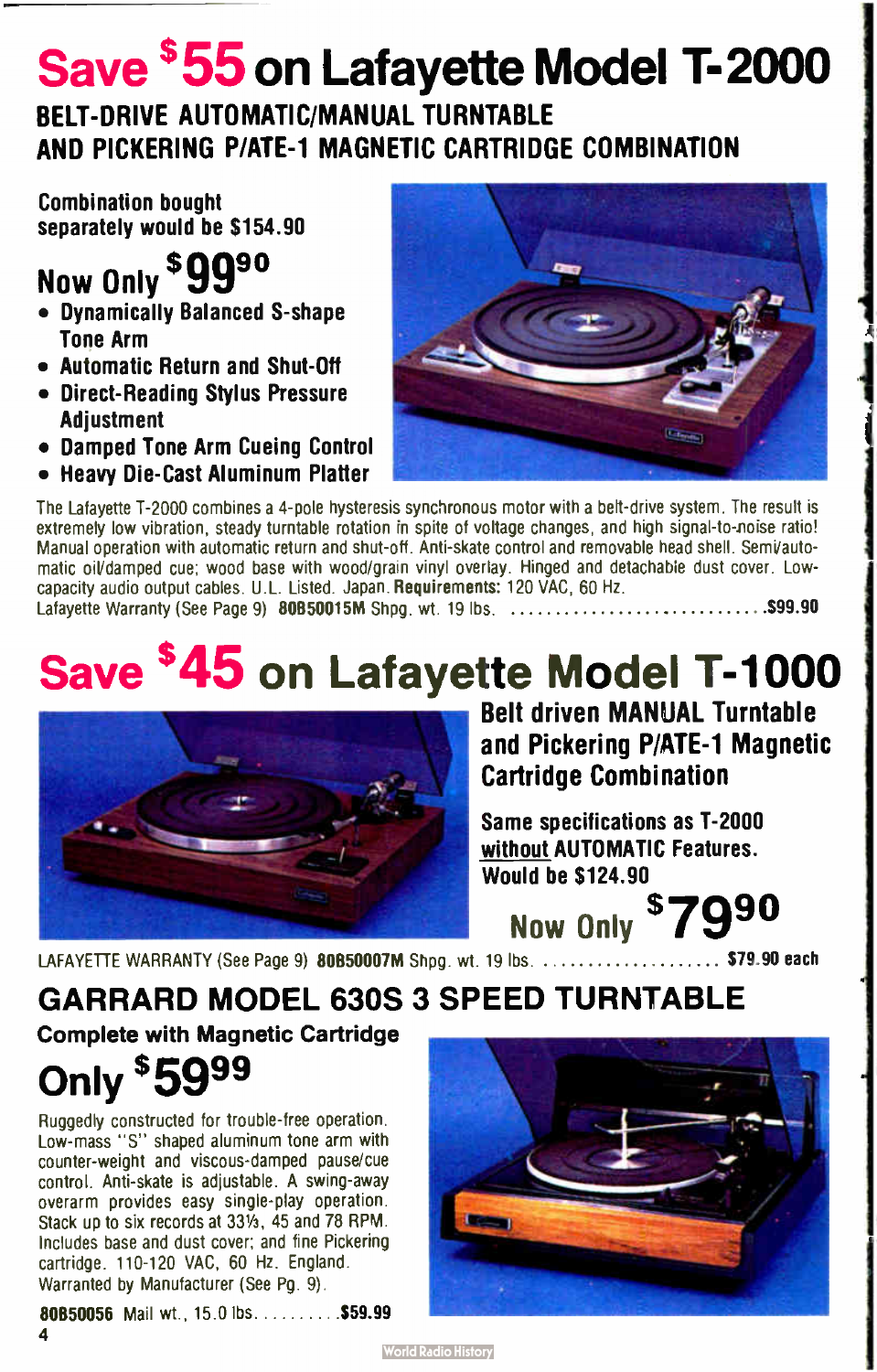

# Save  $\$30$  on LSC-130 Compact Stereo

# WAS 129.95 **Now 9995**

#### LAFAYETTE LSC-130 STEREO AM/FM PHONO SYSTEM WITH HIGH QUALITY SOUND!

- 3- Speed BSR Automatic Record Changer.
- Two Separate Air- Suspension Speaker Systems.
- Automatic System Shutoff at end of last record.
- FM stereo indicator light.
- Tape Deck Inputs and Outputs for 8-Track, Cassette or Reel-to-Reel.

Solid state circuitry and IC technology provide dependable, high quality audio enjoyment at a low price. Full-sized BSR record changer with separate cueing control features turnover ceramic cartridge with LP diamond stylus; plays all size records at 331/<sub>3</sub>, 45 and 78 RPM. Features include illuminated slide rule tuning diaL for FM, and AFC for drift- free FM listening Separate controls for Bass, Treble, Volume and Balance. Front panel stereo headphone jack. Speaker systems feature wide-range 5" speakers in fully sealed enclosures with handsome sculptured front grilles. Walnut-grained vinyl covered wood cabinetry. Built-in AM and FM line cord antennas. Includes 45 RPM adaptor, 10-ft. speaker cords. Music section 91/2 x 18 x 16"; each speaker 183/4 x 11 x 61/2", 117 VAC, 60 Hz.

81820016 Shpg. wt. 43 lbs. \$99.95

#### **LAFAYETTE WARRANTY (SEE PAGE 9)**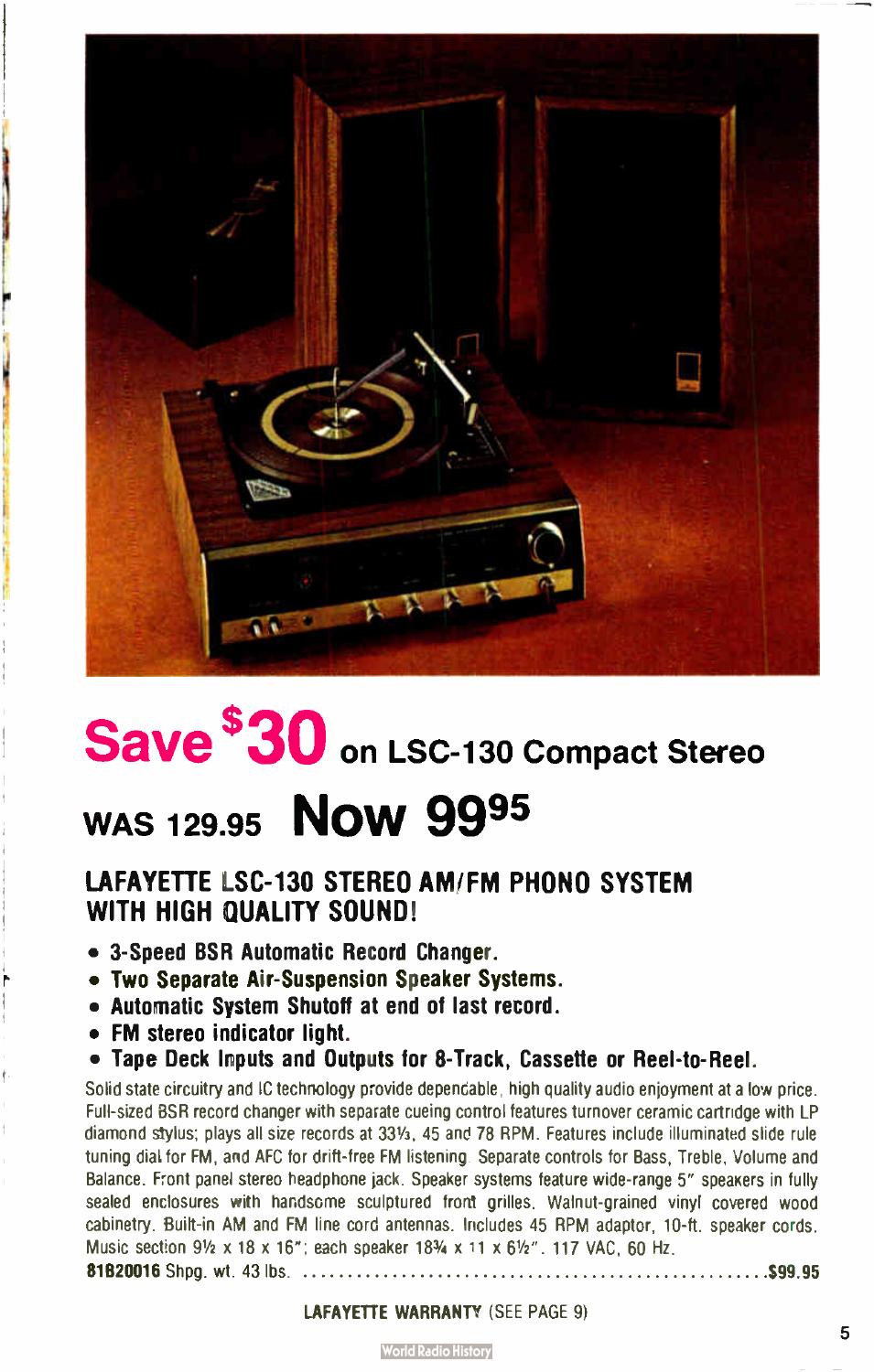## AM/FM ELECTRONIC DIGITAL CLOCK RADIO



#### FULL FEATURE DESIGN INCLUDES

• Extra-large L.E.D. Electronic Clock Numerals. • Touch Snooze **Catalog Only** Control. • Touch Sleep Control. • 24 Hour Alarm. • Wake to Music or Alarm. • Bright/Dim Clock Display Control. • Fast Set Touch Special Control. • Slow Set Touch Control. • Lighted Slide Rule Tuning Dial. • Slide Volume Control. • Slide Function Switches. • Hot Stamped Walnut Woodgrain Finish. • Size: 31/2"H, 111/2"W, 6"D. WARRANTED BY MANUFACTURER (SEE PAGE 9) 81806031 Shpg. wt. 3.50 lbs. 529.88 1

"i.

## PORTABLE AM/FM 8-TRACK PLAYER \$2088 WITH 3-WAY AC/DC POWER



• AM/FM Radio. • 8-Track Player. • Automatic and Manual Programming. • Slide Band Switch. • Slide Function Switch. • Rotary Volume Control. • Rotary Tone Control. • 4 Lighted Program Indicators. • Telescoping FM Antenna. • Wide Range Dynamic Speaker. • Deluxe Adjustable Carry Strap. • Operates on 6 "D" batteries (batteries not included) or 117 Volt AC. • Size: 8%"H. 7%"W. 31/2"D.

WARRANTED BY MANUFACTURER (SEE PAGE 9) 818000042 Shpg. wt. 2.50 lbs.  $\dots \dots$ .\$29.88

# LAFAYETTE DELUXE AM-FM TABLE RADIO SaVe \$ 15 NOW\$24<sup>95</sup>

Superb sound quality and tone from a small table radio at a very low price! Solid state design, slide controls for volume and tone and built-in AFC for drift-free FM. Wide-range 5" speaker. Built-in antennas. Walnut- finish vinyl covered veneer cabinet with foam speaker grille. For 117 VAC, 60 Hz, Size  $9\frac{7}{8} \times 11\frac{3}{8} \times 4\frac{1}{8}$ ".

Lafayette Warranty ( See Page 9)

81B06049 Shpg. wt. 5 lbs. ...........\$24.95

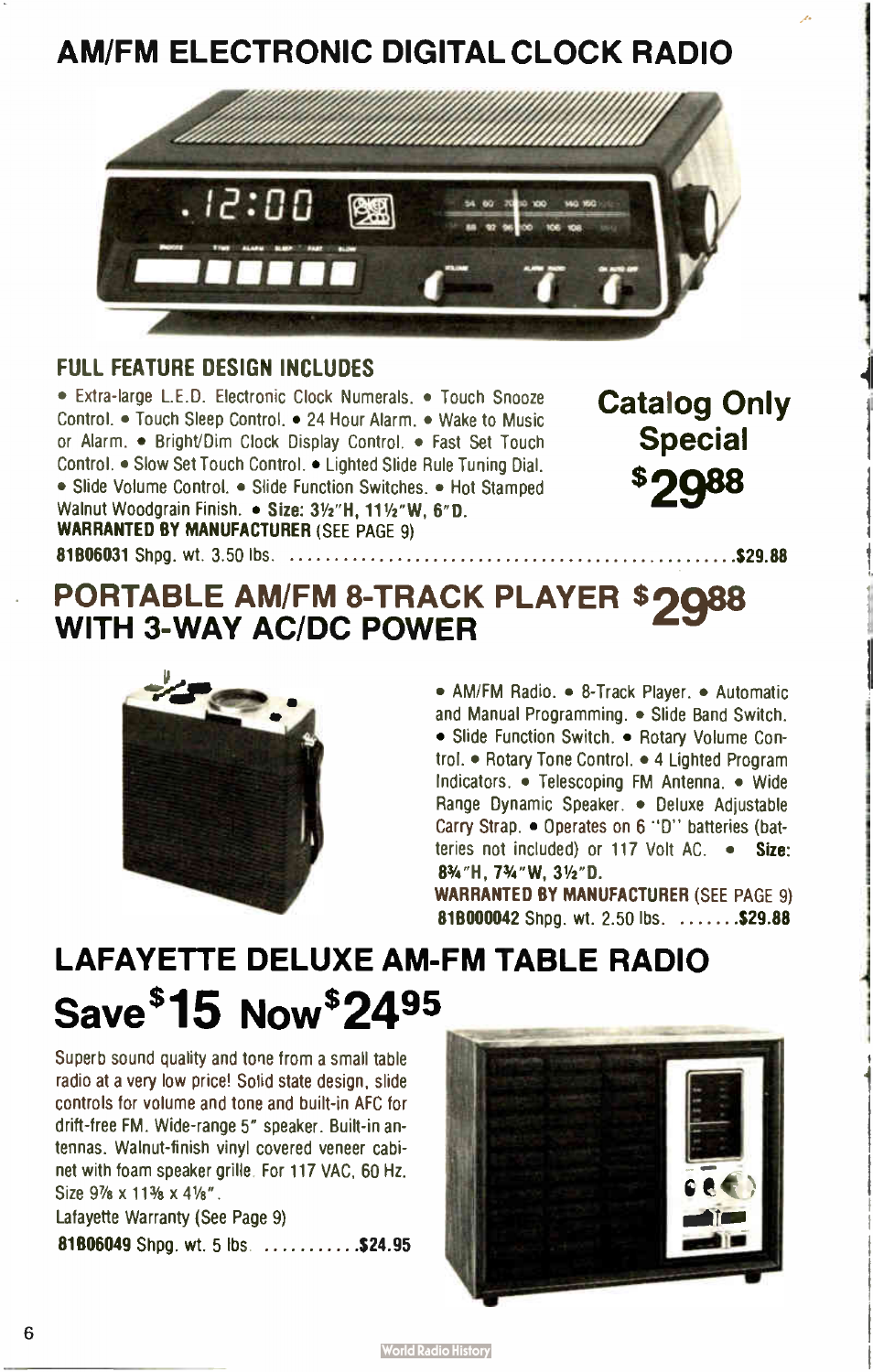# Save  $$3$$  to  $$12$  on Smoke Alarms • Low- Cost Way to Safeguard Your Family In the Event of a Fire In Your Home.

SMOKE ALARM BY WATER PIK®\* Now \$2488 Additional \$6.00 Rebate wialarm

- Warns of Fire Before You Can Smell Smoke or See Flames.
- Indicator Light Tells You Unit Is Operating Properly.

Water Pik's Smoke Alarm is an early warning system operating on the ionization principle of fire detection. It's battery operated so it's not affected by power failure or electrical fires. Special low battery indicator sounds for 7 days when batteries weaken. Easy to install on ceiling or wall. U.L. Listed. Six AA batteries and mounting screws included. 7 Diameter x 3"H. Mail wt., 2.0 lbs 84B50009 ...... Was \$27.88 ... Now \$24.88

## FIRST ALERT BY PITTWAY\*  $N$ nul $$22^{88}$  Additional \$3.00 Rebate enclosed wlalarm

First Alert is a professional- quality home security alarm operating on the dual chamber ionization principle. At the earliest stages of fire — well before smoke becomes visible. Easy to install and service. A test switch checks to be sure the unit is operating properly. A 9V Alkaline battery is included. The unit emits beeping sounds to indicate when a new battery is needed. U.L. Listed. 6 Diameter x 1%". Mail wt., 1.5 lbs.

84B50017 ......Was \$27.88....Now \$22.88

## CAPTAIN KELLEY PHOTOELECTRIC SMOKE DETECTORS\*

An early warning Photoelectric Smoke Detector in battery or electrical models. Both carry a threeyear warranty. The solid state electronic circuitry of the battery model operates on a reliable, easily replaceable 12.6V battery included with the unit. Unit has an audible low battery warning signal. The electrical model is also solid state with a patented test system. It operates on AC household current. It includes an "on" indicator light, and is virtually maintenance-free. Installs easily on wall or ceiling. U.L. Listed. 63/4 x 4 x 2".

#### 84850025 A.C. Model.

Mail wt., 2.0 lbs. . . Was \$29.88 . . Now \$19.88 84850033 Battery Model.

Mail wt., 2.0 lbs. . . Was \$34.88 . . Now \$22.88

WARRANTED BY MANUFACTURER ( SEE PAGE 91









Now \$1988. Model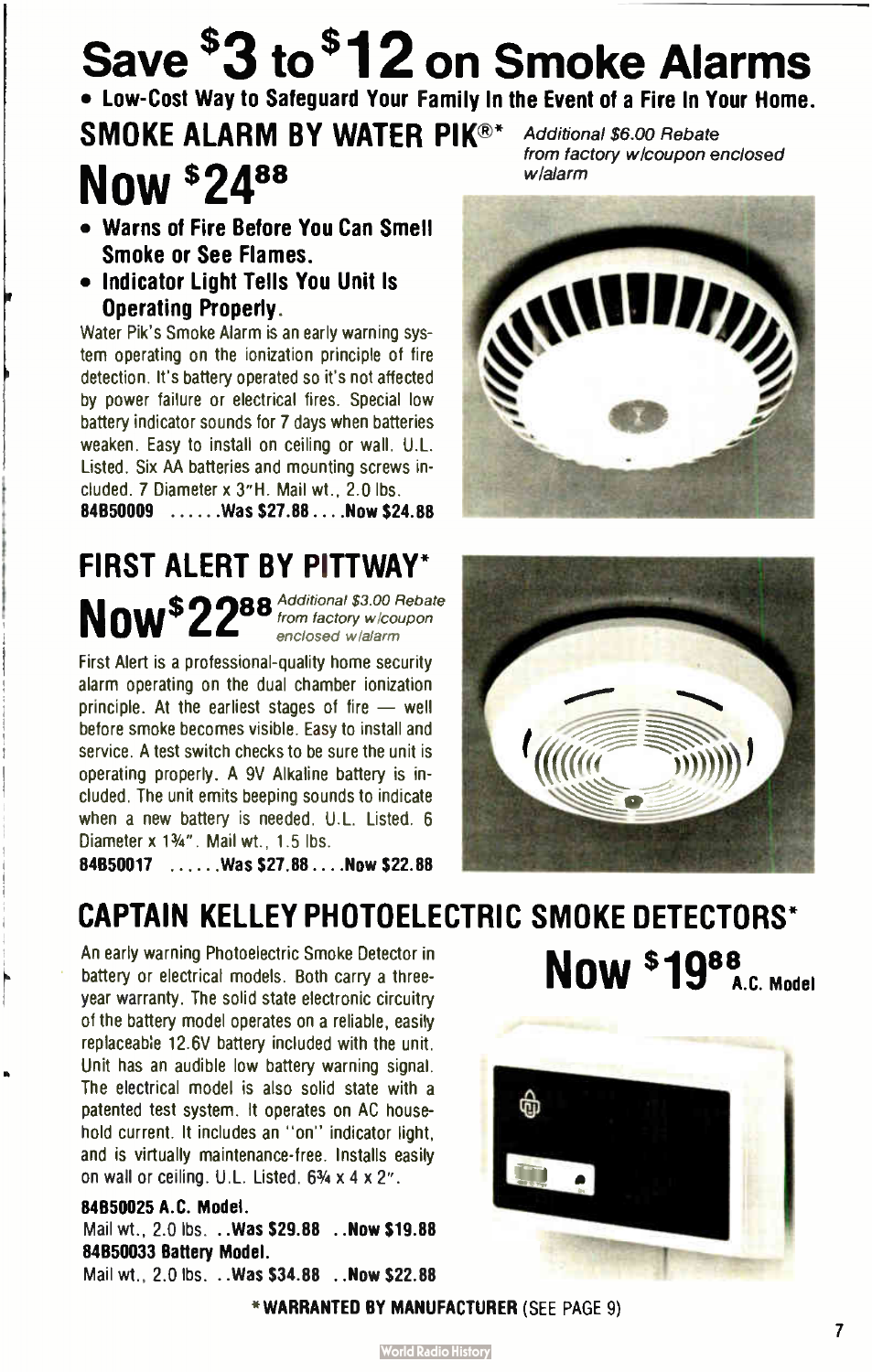# Save \$5 to \$10 a pair on New! Lafayette 49 MHz Hand held Citizens band " Walkie Talkie"

- No license required.
- Great for camping Bike trips.
- All units supplied with 49.860 MHz crystals.
- Telescoping antennas, Volume control, and Carry strap

 $$999_{\sf{each}}$$ 2 for \$14.98

LAFAYETTE 10 MW 3-IN-1. HAND-HELD HA-340\*WALKIE TALKIE WITH MORSE CODE!

With the International Morse Code on the front panel and a special code key, the HA-340 transmits and receives voice and code messages. Crystal- controlled transmitter, sensitive superregenerative receiver. Plastic case. Size: 6H ( less antenna)  $x 1\frac{3}{4}D x 2\frac{3}{4}W$ . Order battery below. Shpg. wt. 1.25 lbs. Japan.

| 83B40069 |  |  |  |  |  |  |  |  |  |  |  |  |  |  |  |
|----------|--|--|--|--|--|--|--|--|--|--|--|--|--|--|--|
|          |  |  |  |  |  |  |  |  |  |  |  |  |  |  |  |

4

# \$1999<sub>each</sub> 2 for \$29.98

#### LAFAYETTE HA-140\*WITH SEND/RECEIVE

This 6- transistor 100 mw walkie talkie is made for important messages. It features a sensitive superheterodyne receive circuit for superior channel selectivity and a pleasant sounding, attention- getting call alert system for initiating calls, and plug-in crystals. To change channel order crystals below. Plastic case. Size 61/<sup>4</sup> H x 23/<sup>4</sup> W x 11/<sup>2</sup> "D. Order battery below. 83B40044 Shpg. wt.  $1\frac{1}{2}$  ibs. From Japan  $\dots \dots$ ea. \$19.99 831340168M 2 for \$29.98

#### LAFAYETTE HA-240\*2-CHANNEL, 8 TRANSISTOR 240 WALKIE-TALKIE

r= A powerful Push- Pull audio walkie talkie with a sensitive, selective superhet receiver and superior transmitter with extended range Pi- network output. Operates on 2 channels for **\$2495** greater flexibility. Beeping call alert sounds to initiate call. Impressive professional look.<br>**\$2495** each Metal case with die-cast front, and plug in crystal for one channel order, second channel **2 for** crystals below,  $5\%$  x  $1\%$  x  $2\%$ ". Imported. Order battery below. 83B40051 Shpg. wt. each \$24.95

|         | <b>BOD4UUJI SIIPU, WL. 1% IDS. FIUIII JAPAII</b> | . GAUIL <b>JAM.JU</b> |
|---------|--------------------------------------------------|-----------------------|
| \$39.98 | 83B40176M                                        | 2 for \$39.98         |

| Replacement or                    | Frequency  | <b>Stock No</b> |          |                                                           |
|-----------------------------------|------------|-----------------|----------|-----------------------------------------------------------|
| <b>Additional Crystals for</b>    | <b>MHz</b> | Tχ              | Rx       | 85B60039 Longlife 9 V Battery                             |
|                                   | 49.830     | 83B40077        | 83B40119 | Wt. .30 lbs. Pkg. 2 \$1.19                                |
| HA-140 and HA-240                 | 49.845     | 83B40085        | 83B40127 |                                                           |
| Please state stock number wanted. | 49 875     | 83B40093        | 83B40135 |                                                           |
| Shpq. wt., .20 lbs.  ea. \$2.99   | 49.890     | 83B40101        |          | $83B40143$ $\vert * \vert$ Lafavette Warranty (See Pg. 9) |

lull

**AFAVETTE**  $=$ 

t<del>hermannicus</del>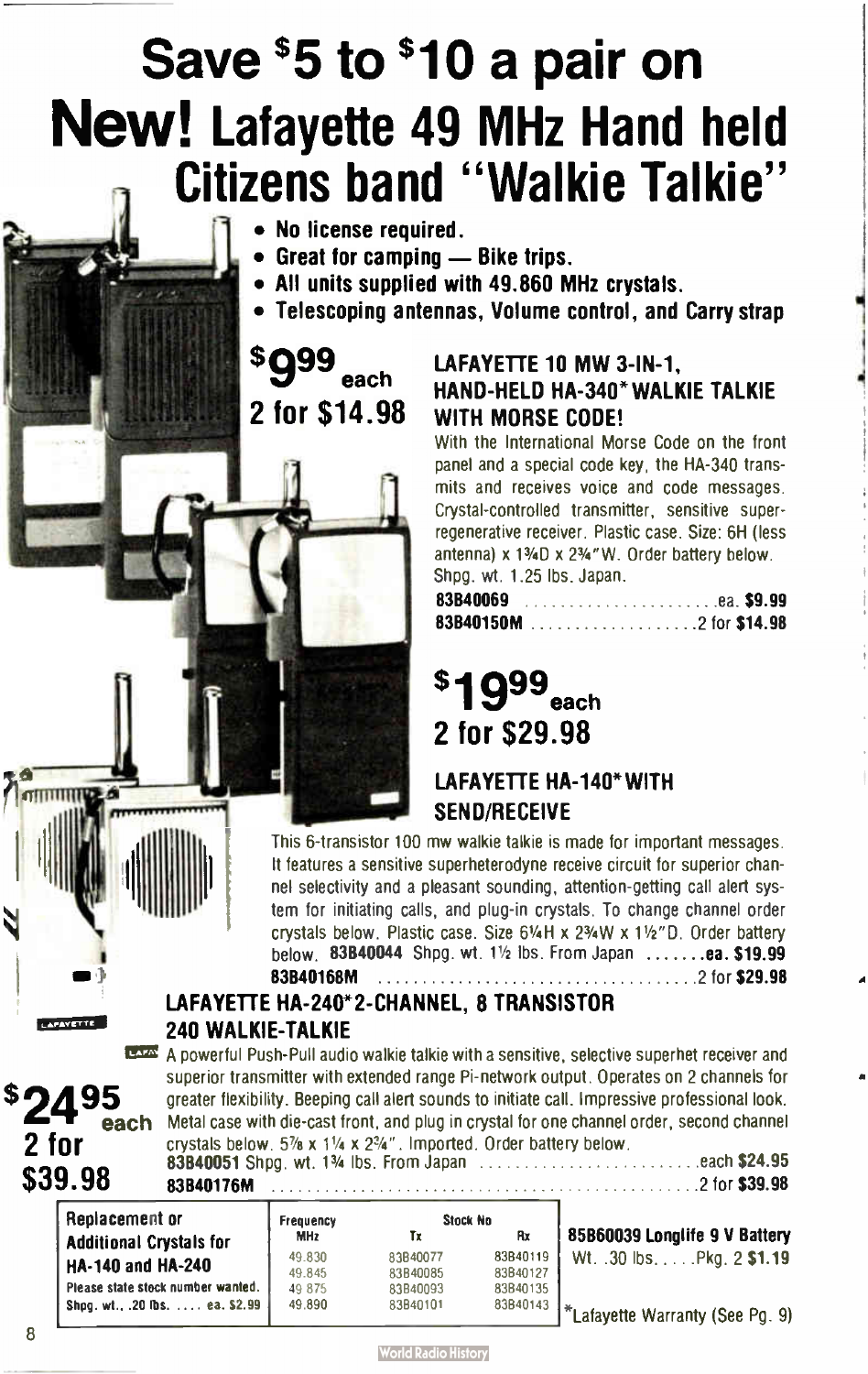#### CREDIT TERMS

In consideration of the extension of credit by Lafayette ( Seller), Buyer promises to pay the purchase price, and the FINANCE CHARGE thereon of the merchandise described in the order form on the adjoining page or other evidence of purchase made by Buyer from time to time. Whenever Buyer pays his entire New Balance as shown on the monthly billing statement, within 30 days from the Billing Date shown thereon, or if he has no balance as of such Billing Date, there will be no FINANCE CHARGE assessed. Otherwise a FINANCE CHARGE of  $1\frac{1}{2}\%$ 

per month (ANNUAL PERCENTAGE RATE: 18%) shall be imposed on the Average Daily Balance of the Account subject however, to the modifications shown below. Buyer agrees that the FINANCE CHARGE and other terms of credit will be determined by his state of residence. ( An asterisk indicates that the alternate method described below will be used.)

> MINIMUM MONTHLY PAYMENT **ENTIRE BALANCE** 1/24th of NEW BALANCE

| <b>BUYERS STATE OF RESIDENCE</b>                                 | <b>PORTION OF</b><br><b>UNPAID BALANCE</b> | <b>PERIODIC</b><br><b>RATE</b> | <b>ANNUAL PER-</b><br><b>CENTAGE RATE</b> |
|------------------------------------------------------------------|--------------------------------------------|--------------------------------|-------------------------------------------|
| RI.* CA, DE, NH, ME.* AK, SC, KS                                 | over \$1,000.00                            | 1%                             | 12%                                       |
| NM, NY, TX, VT, WI, MD, DC, IA,<br>MS.* MA.* MO*, NE, OH, NJ, WV | over \$500.00                              | 1%                             | 12%                                       |
| CT, WA, SD, HI, PA*, MN                                          | all balances                               | 1%<br>.                        | 12%                                       |

#### ALTERNATE METHOD OF COMPUTING BALANCE ON WHICH FINANCE CHARGES ARE ASSESSED

\*The Average Daily Balance is determined by dividing the sum of the balances outstanding for each day of the billing period, which balance shall include deductions for payment and credits during period, but exclude any unpaid FINANCE CHARGES and any purchases added to the account during such period, by the number of days in the billing period.

Buyer agrees to pay at least the minimum payment due as shown on the billing statement in accordance with the following schedule of payments.

| <b>NEW BALANCE</b>   | PAY           |
|----------------------|---------------|
| \$00.00 to \$9.99    | <b>ENTIRE</b> |
| \$10.00 to \$240.00  | \$10.00       |
| <b>OVER \$240.00</b> | $1/24$ th c   |

Buyer may at any time pay the entire balance or more than the minimum amount. Buyer agrees that Seller may amend the terms of this agreement as to all purchases after providing Buyer with requisite notice. If the Buyer fails to make any payment when due, Seller may declare the full remaining balance immediately due and payable and Buyer agrees to pay court costs and reasonable attorney's fees, where permitted by law, if the account is referred for collection to an attorney who is not a salaried employee of Seller.

Buyer hereby requests a credit card or other device for the purpose of establishing identification and credit hereunder. Buyer will promptly notify Seller's credit office, orally or in writing, of the loss, theft, or actual or anticipated unauthorized use of any credit issued hereunder, and if such notice is given orally, will confirm it in writing. Buyer hereby authorizes Seller or its assignee to furnish information concerning Buyer and his account to all others who may lawfully receive such information for their own use, sale or such other purpose as they deem appropriate.

It is anticipated that this instrument, together with sales slips or invoices representing purchases made hereunder, when fully completed and signed will be submitted to General Electric Credit Corporation ( GECC) of 570 Lexington Avenue, New York, New York 10022, at its local branch office for credit approval, and if approved, that it will be assigned to GECC. NOTICE TO BUYER

- 1. DO NOT SIGN THIS AGREEMENT BEFORE YOU READ IT.
- 2. YOU ARE ENTITLED TO A COPY OF THIS AGREEMENT AND THE NOTICES ATTACHED THERETO.
- 3. ALL FINANCE CHARGES WILL BE IN AMOUNTS OR RATES NOT IN EXCESS OF THOSE PERMITTED BY LAW.

ANY HOLDER OF THIS CONSUMER CREDIT CONTRACT IS SUBJECT TO ALL CLAIMS AND DEFENSES WHICH THE DEBTOR COULD ASSERT AGAINST THE SELLER OF GOODS OR SERVICES OBTAINED PURSUANT HERETO OR WITH THE PROCEEDS HEREOF. RECOVERY HEREUNDER BY THE DEBTOR SHALL NOT EXCEED AMOUNTS PAID BY THE DEBTOR HEREUNDER.

# P.U. BOX 428, SYOSSE I, N.Y. 11791

| Lafayette LAFAYETTE RADIO ELECTRONICS                                                                                                                       |                     |                       |                 |                                 |          |                                                                                      |                                                    |                                           |  |  |                              |                                                                               | <b>LAFAYETTE CHARGE ORDERS</b><br>Charge my NEW LAFAYETTE<br><b>CHARGE ACCOUNT</b><br>Fill in and sign the application on reverse side of this |  |  |                                                                                     |  |  |                                                                                 |
|-------------------------------------------------------------------------------------------------------------------------------------------------------------|---------------------|-----------------------|-----------------|---------------------------------|----------|--------------------------------------------------------------------------------------|----------------------------------------------------|-------------------------------------------|--|--|------------------------------|-------------------------------------------------------------------------------|------------------------------------------------------------------------------------------------------------------------------------------------|--|--|-------------------------------------------------------------------------------------|--|--|---------------------------------------------------------------------------------|
| ALL MEMBERS OF ONE FAMILY PLEASE ORDER UNDER ONE NAME<br>PLEASE PRINT AND COMPLETE ALL NECESSARY INFORMATION                                                |                     |                       |                 |                                 |          | NAME $\div$                                                                          |                                                    |                                           |  |  |                              | WE CAN SHIP TO ANOTHER ADDRESS IF YOU WISH. GIVE INFORMATION HERE.            | order blank.                                                                                                                                   |  |  |                                                                                     |  |  |                                                                                 |
| NAME $\div$ (AFFIX LABEL HERE $\div$ )                                                                                                                      |                     |                       |                 |                                 |          |                                                                                      |                                                    |                                           |  |  |                              |                                                                               | <b>MAILING ADDRESS +</b>                                                                                                                       |  |  | <b>NOTE:</b> Sign Order Below<br>naster charg<br>Charge to my Master Charge or VISA |  |  |                                                                                 |
| ADDRESS $\div$                                                                                                                                              |                     |                       |                 | CITY/STATE +<br><b>ZIP CODE</b> |          |                                                                                      |                                                    |                                           |  |  |                              |                                                                               |                                                                                                                                                |  |  |                                                                                     |  |  | Check One: □ M. C. □ VISA<br><b>VISA</b><br>Enter Account Number From Your Card |
| CITY/TOWN +                                                                                                                                                 |                     |                       |                 |                                 |          | IF YOUR NAME OR ADDRESS HAS CHANGED SINCE YOUR LAST ORDER<br><b>FORMER</b><br>NAME + |                                                    |                                           |  |  |                              | 00000000000<br>$E_{\text{ATE}}^{E\times P}$<br><b>INTER</b><br>BANK NO. O O O |                                                                                                                                                |  |  |                                                                                     |  |  |                                                                                 |
| STATE +                                                                                                                                                     |                     |                       | <b>ZIP CODE</b> |                                 |          |                                                                                      | <b>FORMER ADDRESS +</b>                            |                                           |  |  |                              |                                                                               | All charge orders sign below                                                                                                                   |  |  |                                                                                     |  |  |                                                                                 |
| AREA CODE - HOME TELEPHONE NUMBER -                                                                                                                         |                     |                       |                 |                                 |          | CITY/STATE -                                                                         |                                                    |                                           |  |  |                              | <b>ZIP CODE</b>                                                               | PLEASE DO NOT WRITE IN THIS AREA                                                                                                               |  |  |                                                                                     |  |  |                                                                                 |
| <b>CATALOG</b><br><b>DESCRIPTION</b><br><b>PAGE</b><br>OF MERCHANDISE                                                                                       |                     | <b>CATALOG NUMBER</b> |                 |                                 |          | <b>HOW</b><br>MANY*                                                                  | DO.<br><b>NOT</b>                                  | <b>PRICE</b><br>EACH**                    |  |  | <b>TOTAL</b><br><b>PRICE</b> | <b>MAILING</b><br><b>WEIGHT</b>                                               |                                                                                                                                                |  |  |                                                                                     |  |  |                                                                                 |
| <b>NUMBER</b><br>1.                                                                                                                                         | No's Letter         |                       | No's            |                                 | Letter   |                                                                                      |                                                    | WRITE   Dollars Cents   Dollars Cents     |  |  |                              |                                                                               |                                                                                                                                                |  |  |                                                                                     |  |  |                                                                                 |
|                                                                                                                                                             |                     |                       |                 |                                 |          |                                                                                      |                                                    |                                           |  |  |                              | $\bullet$                                                                     | $\Box$ FGN $\Box$ CHG $\Box$ C/M $\Box$ CATR S.O. $\Box$ C/C                                                                                   |  |  |                                                                                     |  |  |                                                                                 |
| $\overline{2}$                                                                                                                                              |                     |                       |                 |                                 |          |                                                                                      |                                                    |                                           |  |  |                              | ٠                                                                             | By placing this order, you are assured of re-<br>ceiving a copy of our 1978 "Full Line" Elec-                                                  |  |  |                                                                                     |  |  |                                                                                 |
| 3                                                                                                                                                           |                     |                       |                 |                                 |          |                                                                                      |                                                    |                                           |  |  |                              |                                                                               | tronics Catalog (due late in the summer of '78).<br>Do a friend a favor. Fill in the name(s) of any                                            |  |  |                                                                                     |  |  |                                                                                 |
| 4                                                                                                                                                           |                     |                       |                 |                                 |          |                                                                                      |                                                    |                                           |  |  |                              | $\bullet$                                                                     | friend(s) who would be interested in receiving<br>a copy and we will add them to our list.                                                     |  |  |                                                                                     |  |  |                                                                                 |
| 5                                                                                                                                                           |                     |                       |                 |                                 |          |                                                                                      |                                                    |                                           |  |  |                              | $\bullet$                                                                     |                                                                                                                                                |  |  |                                                                                     |  |  |                                                                                 |
| 6                                                                                                                                                           |                     |                       |                 |                                 |          |                                                                                      |                                                    |                                           |  |  |                              | ٠                                                                             |                                                                                                                                                |  |  |                                                                                     |  |  |                                                                                 |
| *REMEMBER: Some items may come in special packages of more than one.<br>(Example: 1 pkg. of 2 Batteries). Be sure to state how many pkgs. you want, not how |                     |                       |                 |                                 |          |                                                                                      | <b>TOTAL FOR</b>                                   | <b>MERCHANDISE</b>                        |  |  |                              |                                                                               | City _________________State ___________ Zip _______                                                                                            |  |  |                                                                                     |  |  |                                                                                 |
| many items.<br>** ALSO: Some items are priced as a pair. Please indicate price per pair-NOT each.<br>If you live in any of the states<br>Calif.             | <b>Illinois</b>     | Mass.                 |                 | N.Y.                            | $R, l_n$ |                                                                                      | <b>DELIVERY</b><br><b>HANDLING</b><br>(See Page 9) |                                           |  |  |                              | Total Weight $\bullet$<br>PAY BY CHECK                                        |                                                                                                                                                |  |  |                                                                                     |  |  |                                                                                 |
| listed, please enclose appro-<br>Conn.<br>priate sales tax for your area.<br>Georgia                                                                        | Indiana<br>Maryland | Mo.<br>N.J.           |                 | Ohio<br>Pa.                     |          | Virginia<br>Wisconsin                                                                | <b>SALES TAX</b>                                   | <b>APPROPRIATE</b><br>(SEE CHART AT LEFT) |  |  |                              | OR MONEY<br><b>ORDER ONLY!</b><br>DO NOT REMIT<br><b>CURRENCY OR</b>          |                                                                                                                                                |  |  |                                                                                     |  |  |                                                                                 |
| We will ship via UPS whenever possible. If you prefer another method, please specify<br>here:                                                               |                     |                       |                 |                                 |          |                                                                                      | <b>ENCLOSED</b>                                    | <b>TOTAL AMOUNT</b>                       |  |  |                              | STAMPS.<br>SORRY:<br>We cannot accept<br>COD orders.                          |                                                                                                                                                |  |  |                                                                                     |  |  |                                                                                 |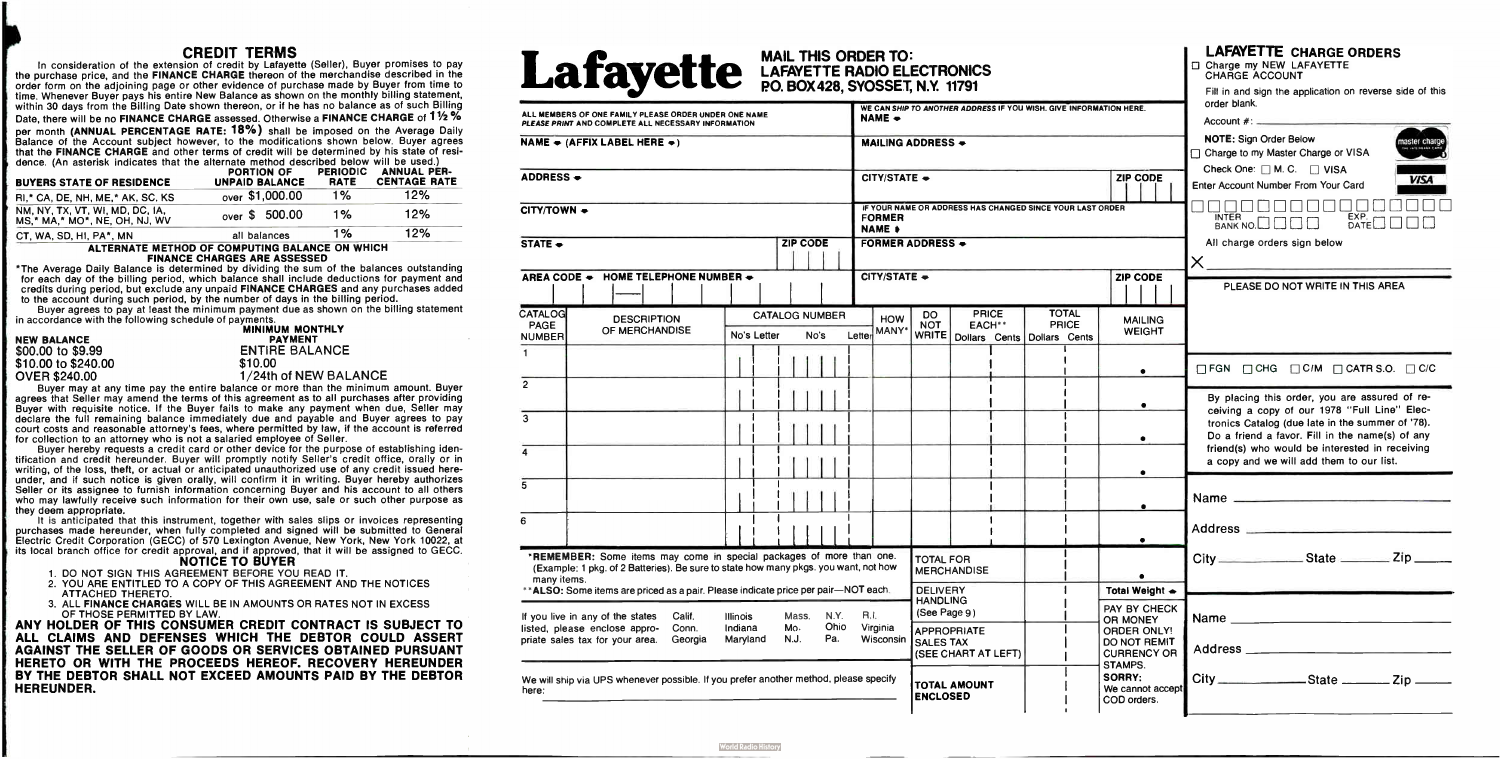3. The dollar amount of the suspected error.

other information (such as your address) which you think will help the creditor entify you or the reason for your complaint or inquiry.

 $\mathsf{out}$  billing error notice to the address on your bill which is listed after the words: nquiries to:" or similar wording. Mail as soon as you can, but in any case, early to reach the creditor within 60 days after the bill was mailed to you.

or must acknowledge all letters pointing out possible errors with 30 days of ess the creditor is able to correct your bill during that 30-day period. Within er receiving your letter, the creditor must either correct the error or explain why the creditor believes the bill was correct. Once the creditor has explained the bill, the as no further obligation to you even though you still believe that there is an t as provided in Paragraph 5 below.

editor has been notified, neither the creditor nor an attorney nor a collection  $\alpha$  send you collection letters or take other collection action with respect to the dispute; but periodic statements may be sent to you, and the disputed amount plied against your credit limit. You cannot be threatened with damage to your credit rating or sued for the amount in question nor can the disputed amount be reported bureau or to other creditors as delinquent until the creditor has answered your wever, you remain obligated to pay the part of your bill not in dispute.

mined that the creditor has made a mistake, you will not have to pay any finance any disputed amount. If it turns out that the creditor has not made an error, ye to pay finance charges on the amount in dispute, and you will have to make sed minimum or required payments on the disputed amount. Unless you have your bill was correct, the creditor must send you a written notification of what id if it is determined that the creditor did make a mistake in billing the disputed ou must be given the time to pay which you normally are given to pay on disunts before any more finance charges or late payment charges on the disputed be charged to you.

tor's explanation does not satisfy you, and you notify the creditor in writing ays after you receive this explanation, that you still refuse to pay the disputed creditor may report you to credit bureaus and other creditors and may pursue lection procedures. But the creditor must also report that you think you do not oney and the creditor must let you know to whom such reports were made. atter has been settled between you and the creditor, the creditor must notify hom the creditor reported you as a delinguent of the subsequent resolution. for does not follow these rules, the creditor is not allowed to collect the first of a disputed amount and finance charges, even if the bill turns out to be

a problem with property or services purchased with a credit card, you may have ot to pay the remaining amount due on it, if you first try in good faith to return the merchant a chance to correct the problem. There are two limitations on

st have bought them in your home State or, if not within your home State, within es of your current mailing address; and

hase price must have been more than \$50. However, these limitations do not the merchant is owned or operated by the creditor or if the creditor mailed you ertisement for the property or services.

| If this agreement is accepted, the undersigned agrees to the terms<br>and conditions set forth on the back of the adjacent order form.                                                                                                                                                       | Buyer                                                                                                                                                                                                                                                      | The undersigned further agrees that Lafayette may investigate<br>credit references provided above, and may furnish credit informa-<br>tion with respect to this account to those who may lawfully re-<br>The undersigned agrees that the above information is accurate<br>and complete, and hereby requests Lafayette to send a credit<br>card in applicant's name and if applicable, other person's name.<br>The |
|----------------------------------------------------------------------------------------------------------------------------------------------------------------------------------------------------------------------------------------------------------------------------------------------|------------------------------------------------------------------------------------------------------------------------------------------------------------------------------------------------------------------------------------------------------------|-------------------------------------------------------------------------------------------------------------------------------------------------------------------------------------------------------------------------------------------------------------------------------------------------------------------------------------------------------------------------------------------------------------------|
|                                                                                                                                                                                                                                                                                              |                                                                                                                                                                                                                                                            | <b>Savings</b>                                                                                                                                                                                                                                                                                                                                                                                                    |
|                                                                                                                                                                                                                                                                                              |                                                                                                                                                                                                                                                            | <b>Checking</b>                                                                                                                                                                                                                                                                                                                                                                                                   |
|                                                                                                                                                                                                                                                                                              |                                                                                                                                                                                                                                                            | <b>Automobile</b><br><b>Financed</b><br>ভ্ৰ                                                                                                                                                                                                                                                                                                                                                                       |
|                                                                                                                                                                                                                                                                                              |                                                                                                                                                                                                                                                            |                                                                                                                                                                                                                                                                                                                                                                                                                   |
| <b>Acct. No</b><br><b>Balance</b>                                                                                                                                                                                                                                                            | <b>Address</b>                                                                                                                                                                                                                                             | Name                                                                                                                                                                                                                                                                                                                                                                                                              |
|                                                                                                                                                                                                                                                                                              |                                                                                                                                                                                                                                                            | <b>Credit Reference</b>                                                                                                                                                                                                                                                                                                                                                                                           |
| Source<br>Annual Amount -                                                                                                                                                                                                                                                                    | Other Source of Income (Income from alimony, child support separate maintenance payments need<br>not be revealed if you do not wish to have it considered as a basis for repaying this obligation)                                                         |                                                                                                                                                                                                                                                                                                                                                                                                                   |
| Home<br>Telephone                                                                                                                                                                                                                                                                            | Social Security<br>Numbe                                                                                                                                                                                                                                   | <b>How Long</b><br><b>Annual Income</b>                                                                                                                                                                                                                                                                                                                                                                           |
| Position                                                                                                                                                                                                                                                                                     | <b>Business Address</b>                                                                                                                                                                                                                                    | Employer                                                                                                                                                                                                                                                                                                                                                                                                          |
| How<br><br><b>Duo</b>                                                                                                                                                                                                                                                                        | Relationship<br>Address                                                                                                                                                                                                                                    | Other Persons Name                                                                                                                                                                                                                                                                                                                                                                                                |
| Telephone                                                                                                                                                                                                                                                                                    |                                                                                                                                                                                                                                                            | Address of Nearest Relative Not Living With You                                                                                                                                                                                                                                                                                                                                                                   |
|                                                                                                                                                                                                                                                                                              |                                                                                                                                                                                                                                                            | Name of Nearest Relative Not Living With You                                                                                                                                                                                                                                                                                                                                                                      |
| $\mathbf{M}$<br>휘<br><b>Salary</b><br>$\leq$<br>How<br>Гon<br>6                                                                                                                                                                                                                              | Position                                                                                                                                                                                                                                                   | <b>Previous Employer</b>                                                                                                                                                                                                                                                                                                                                                                                          |
| <b>Business</b><br>Telephone                                                                                                                                                                                                                                                                 | $\overline{\mathbf{z}}$<br>$\mathbf{F}$<br>Salary<br>学                                                                                                                                                                                                     | Position                                                                                                                                                                                                                                                                                                                                                                                                          |
| <b>How Long</b>                                                                                                                                                                                                                                                                              | <b>Business Address</b>                                                                                                                                                                                                                                    | <b>Applicant's Employer</b>                                                                                                                                                                                                                                                                                                                                                                                       |
| 흮<br>$\frac{5}{2}$                                                                                                                                                                                                                                                                           | 요                                                                                                                                                                                                                                                          | 읿<br>State                                                                                                                                                                                                                                                                                                                                                                                                        |
| <b>Address</b><br>$\mathbf{Q}$<br><b>Landlord</b><br>å<br>2<br>lortgage<br>Holder                                                                                                                                                                                                            | Jown<br>  Rent<br>  Board<br>  Previous Address<br>Name<br>and                                                                                                                                                                                             | Present<br><b>Address</b><br>(Street<br>ନ୍ତ<br>Number)                                                                                                                                                                                                                                                                                                                                                            |
| Home<br>Telephone                                                                                                                                                                                                                                                                            | <b>Drivers</b><br>License<br>$\frac{2}{9}$                                                                                                                                                                                                                 | Social Security<br>$\frac{2}{5}$                                                                                                                                                                                                                                                                                                                                                                                  |
| <b>Birthdate</b><br>Dependents                                                                                                                                                                                                                                                               | First<br>Initial                                                                                                                                                                                                                                           | <b>Last Name</b>                                                                                                                                                                                                                                                                                                                                                                                                  |
| <b>Qnly</b>                                                                                                                                                                                                                                                                                  | Account No. (For Office Use                                                                                                                                                                                                                                |                                                                                                                                                                                                                                                                                                                                                                                                                   |
|                                                                                                                                                                                                                                                                                              | WE CANNOT OPEN AN ACCOUNT MINIMIMUM ORDER OF \$10.00<br>□ INDIVIDUAL ACCOUNT: distegard shaded portions of application:                                                                                                                                    |                                                                                                                                                                                                                                                                                                                                                                                                                   |
|                                                                                                                                                                                                                                                                                              | □ INDIVIDUAL ACCOUNT: where other person's income and assets will be relied upon to establish<br>complete entire application.                                                                                                                              |                                                                                                                                                                                                                                                                                                                                                                                                                   |
|                                                                                                                                                                                                                                                                                              | $\Box$ JOINT ACCOUNT: other person will use account and/or sign agreement complete entire application.<br>check appropriate box.                                                                                                                           | IMPORTANT                                                                                                                                                                                                                                                                                                                                                                                                         |
| <b>Applicatic</b><br>$\leq$                                                                                                                                                                                                                                                                  | <b>Charge</b><br>Account                                                                                                                                                                                                                                   | afayette                                                                                                                                                                                                                                                                                                                                                                                                          |
|                                                                                                                                                                                                                                                                                              |                                                                                                                                                                                                                                                            |                                                                                                                                                                                                                                                                                                                                                                                                                   |
| 5) If the credit<br>within 10 da<br>amount the<br>regular coll<br>owe the m<br>Once the m<br>those to wh<br>6) If the credit<br>fifty dollars<br>correct.<br>7) If you have<br>the right no<br>them or given<br>this right:<br>a) you mus<br>100 mile<br>b) the purc<br>apply if<br>the adve | After the cr<br>3)<br>Alter the cri-<br>agency may<br>amount in c<br>can be app<br>credit rating<br>to a credit inquiry. How<br>4) If it is deter<br>this december<br>charges on<br>you may has<br>agreed that<br>you owe; are<br>amount can<br>amount can | The Federal Tru<br>The Federal Tru<br>1) If you want<br>2. A de:<br>2. A de:<br>2. A de:<br>2. A de:<br>2. A de:<br>2. A de:<br>2. A de:<br>2. A de:<br>2. A de:<br>2. A de:<br>2. The conduction<br>3. The conduction<br>2. Send in enough<br>2. The credito<br>2. The credito<br>                                                                                                                               |
|                                                                                                                                                                                                                                                                                              |                                                                                                                                                                                                                                                            | $\blacksquare$                                                                                                                                                                                                                                                                                                                                                                                                    |

**World Radio History** 

#### CASE OF ERRORS OR INQUIRIES ABOUT YOUR BILL

#### The Federal Truth in Lending act requires prompt correction of billing mistakes.

to preserve your rights under the Act, here's what to do if you think your bill is you need more information about an item on your bill:

write on the bill. On a separate sheet of paper, write the following: name and account number (if any).

 $\alpha$  excription of the error and an explanation (to the extent you can explain) why you believe it is an error. If you only need more information, explain the items you and sure about and, if you wish, ask for evidence of the charge, such as a copy s charge slip. Do not send in your copy of a sales slip or other document unless ave a duplicate copy for your records.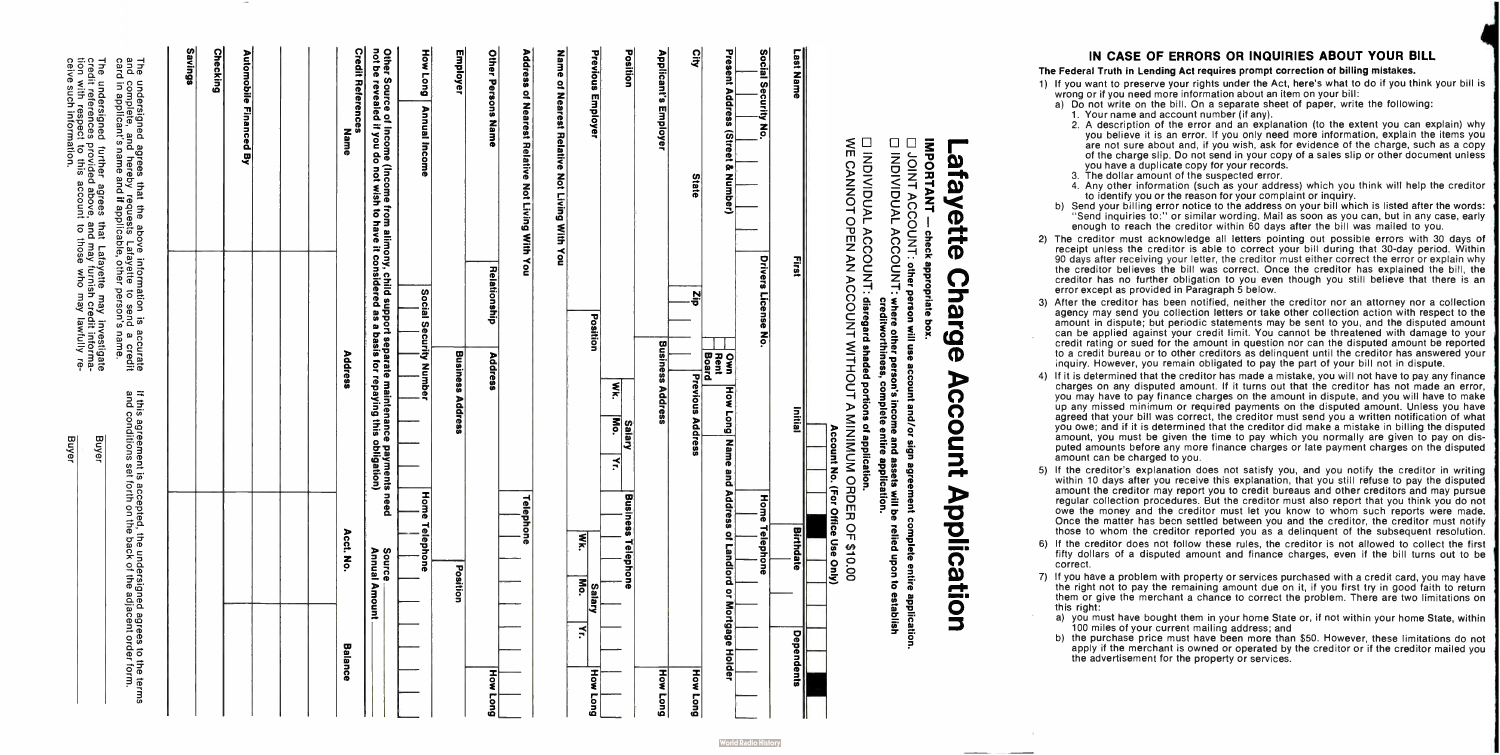#### THIS IS A SPECIAL EVENT FOR OUR EARNED MAIL ORDER CUSTOMERS. THEREFORE, PRICES ARE NOT NECESSARILY THE SAME FOR THE SAME MERCHANDISE IN OUR RETAIL STORES

#### Lafayette Customer Satisfaction Policy

• When you receive your merchandise, inspect it carefully. If you aren't satisfied, notify our Customer Service Department immediately. We will exchange the item  $-$  or refund your money (or credit your charge account)  $$ whichever you prefer.

If you aren't satisfied with the merchandise after you have used it, let us know why and we will do whatever is reasonable to satisfy you.

- All prices in effect and merchandise available until March 10th 1978
- Free copies of warranties relating to any item in this book are available by writing to:

Customer Service Lafayette Radio Electronics P.O. Box 616 Syosset, N.Y. 11791

#### How to Return Merchandise

• Merchandise returned to Syosset should be addressed to:

Customer Service Lafayette Radio Electronics 111 Jericho Turnpike Syosset, N.Y. 11791

• If merchandise must be returned by truck, write to us first for instructions.

- If merchandise can be returned by UPS or Parcel Post, return merchandise in original carton. Put your letter and copies of your order form with the merchandise. Tell us if you want a replacement, repair, or refund. If returned by Parcel Post, add 13 cents additional postage for return letter enclosed. Insure Parcel Post shipments. We will make an appropriate adjustment for mailing charges.
- Merchandise must be complete with all parts and instructions.
- Always refer to an item by both stock number and description when writing.
- Merchandise will not be accepted for credit or repair or replacement if altered.
- MAIL ORDERS TO:

Lafayette Radio Electronics P.O. Box 428 Syosset, N.Y. 11791

- CREDIT CUSTOMERS: Enjoy the added convenience of shopping with Lafayette's Revolving Charge (see Order Blank for details). We also accept Master Charge and VISA.
- CASH CUSTOMERS: Send your check or money order, including sales taxes and delivery and handling charges. We'll refund any excess. Do not send cash or stamps.

WY°.

SORRY, WE CANNOT ACCEPT C.O.D. ORDERS.

#### Delivery and Handling Information Determine your delivery zone and charges below.

| <b>State</b> | Delivery       | State  | Delivery | <b>State</b> | Delivery       | <b>State</b> | Delivery | <b>State</b> | Delivery |
|--------------|----------------|--------|----------|--------------|----------------|--------------|----------|--------------|----------|
| Name         | Zone           | Name   | Zone     | Name         | Zone           | Name         | Zone     | Name         | Zone     |
| Ala.         | 3              | Geo.   | 3        | Mary.        | $\overline{c}$ | N.J.         |          | S. Car.      | 2        |
| Alaska       | 5              | Hawaii | 5        | Mass.        |                | N.M.         | 5        | S. Dak.      | 4        |
| Ariz.        | 5              | Id.    | 5        | Mich.        | 3              | N.Y.         |          | Tenn.        | з        |
| Ark.         | 4              | 排.     | 3        | Minn.        | 3              | N. Car.      | 2        | Texas        |          |
| Calif.       | 5              | Ind.   | 3        | Miss.        | 3              | N. Dak.      | 4        | Utah         | 5        |
| Colo.        | 5              | lowa   | 3        | Missouri     | 4              | Ohio         | 2        | Ver.         |          |
| Conn.        |                | Kan.   | 4        | Mont.        | 5              | Okla.        | 4        | Vir.         | 2        |
| Del.         |                | Kent.  | 3        | Nebr.        | 4              | Ore.         | 5        | Wash.        | 5        |
| D.C.         | $\overline{c}$ | Loui.  | 4        | Nev.         | 5              | Penn.        |          | W.V.         |          |
| Fla.         | 3              | Ma.    | 3        | N.H.         |                | R.I.         |          | Wis.         |          |
|              |                |        |          |              |                |              |          | Wyo.         | 5        |

#### All U.S. possessions, Zone 5; APO-FP New York, Zone 1, APO-FPO San Francisco, Zone 5.

| <b>Total Weight</b><br>of Your Order | Delivery<br>Zone 1 | Delivery<br>Zone 2 | Delivery<br>Zone 3 | Oelivery<br>Zone 4 | Delivery<br>Zone 5 |
|--------------------------------------|--------------------|--------------------|--------------------|--------------------|--------------------|
| Up to 4.0 Pounds                     | \$1.60             | \$1.80             | \$2.00             | \$2.20             | \$2.50             |
| 4.1 to 8.0 Pounds                    | 2.10               | 2.50               | 2.80               | 3.30               | 3.90               |
| 8.1 to 14.0 Pounds                   | 2.90               | 3.50               | 4.10               | 5.00               | 6.00               |
| 14.1 to 20.0 Pounds                  | 3.70               | 4.60               | 5.40               | 6.70               | 8.00               |
| 20.1 to 30.0 Pounds                  | 5.00               | 6.30               | 7.60               | 9.50               | 11.50              |
| 30.1 to 50.0 Pounds                  | 6.90               | 8.90               | 10.90              | 13.70              | 16.70              |
| 50.1 to 75.0 Pounds                  | 8.00               | 10.00              | 12.00              | 15.00              | 18.00              |
| 75.1 to 100.0 Pounds                 |                    | $-9.00$            | 14.00              | 17.00              | 21.00              |

The appropriate Einich ... uit your erder blank.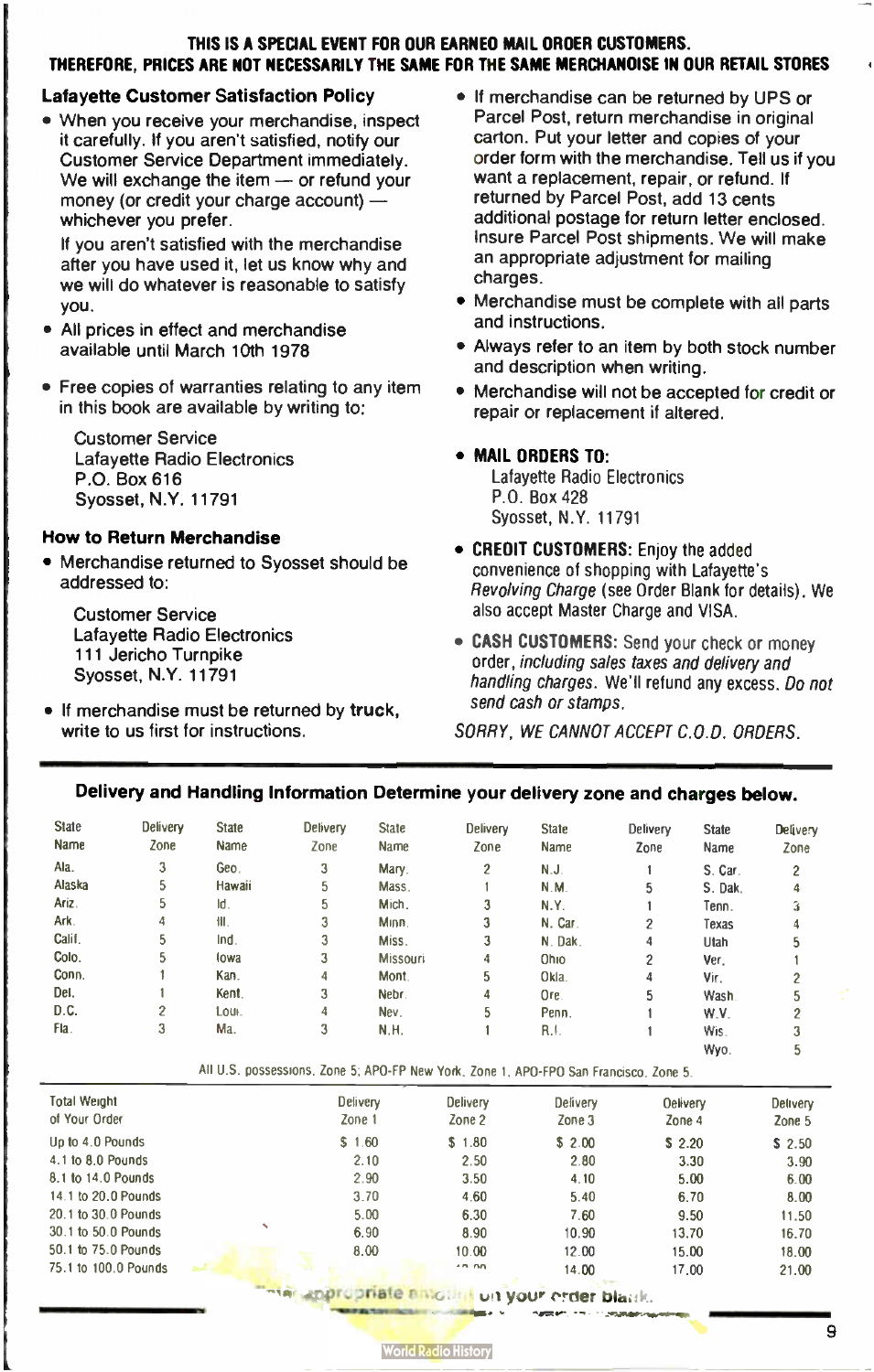

## New Low Price 1995 Was 39.95 in 770 Catalog

#### Kings Point® SCIENTIFIC SC-44F\* 22 FUNCTIONS, 12 DIGITS, 40 KEYS

- Displays 8 Digits for Mantissa, 2 for Exponent, 2 for Signs
- Large Green Display
- Rechargeable Battery and Charger

Model SC-44F. Does transcendental functions Sin, Cos. Tan, Arc, common and natural logs; squares, square roots, reciprocals, factorials. Has  $\pi$  key for all functions, sign change key, x-y factor reversal, minus and overflow indicators, large green display. Independent accumulating memory register for storage/constant plus separate memory for 2-level parenthesis operations. Uses algebraic problem entry, does chain calculations with any sequence of functions, enters problems in degree or radian mode (with radian light). Handles numbers from  $10^{+99}$  to  $10^{-99}$ . Automatically selects floating decimal of scientific notation. Operates on rechargeable battery or 115 VAC, 60 Hz with recharge/adapter ( included). Size: 7 x 31/2 x 11/4". Weighs just 8 oz. Carry case. Japan.

82B20071 Shpg. wt. 21/2 lbs. .......Now only \$19.95

#### "SENIOR" SCIENTIFIC SC-60 50 FUNCTIONS, 14 DIGITS, 66 KEYS ( Not Shown)

All the functions of the SC-44F above plus 14 digit display with 10 for mantissa, 2 for exponents, 2 for signs. Three addressable memories including one accumulating memory for storage and retrieval. Statistical functions of arithmetic mean, standard deviation, variance, square root of sum of squares; combinations, permutations, binomial coefficients; gamma functions and normal probability function. Also has memory exchange key, low battery indicator and display cutoff. With bright red LED display. Includes rechargeable battery with recharger/adapter. Case and instructions. Japan. 82820063 Shpg. wt. 21/<sup>2</sup> lbs. 29.95 \$



Casio CQ-2' Alarm Clock **Calculator** 

Save  $\blacksquare$ 

- All- In- One 8- Digit Calculator, Digital Alarm Clock and Stopwatch.
- Four Basic Math Functions Plus Time and Date Calculations.
- Shows Hours, Minutes, Seconds, AM/PM, Day and Date.
- Records Elapsed Time.

As a calculator, it performs four basic functions up to eight digits with constant and floating decimal. It calculates time up to 99 hrs., 59 min., 59 sec.; dates from Jan. 1, 1901 to Dec. 31, 2099. As a crystal quartz timepiece, its digital display is accurate within 15 sec./month. The calendar is permanently programmed and requires no adjustments for lengths of months or leap years. Four separate alarm settings. The stopwatch measures normal, net and elapsed time to 1/10th sec. up to 9 hrs., 59 min., 59.9 sec. Powered by batteries (included) or AC through optional adapter (sold below). Pocketsize 1% x 5% x 3". Japan. Mail wt., 1.0 lbs. 82820048 Was S59.99 Now \$49.99

82820105 AC Adapter ... wt., . 5 lbs. \$ 4.99 \*WARRANTED BY MANUFACTURER ( SEE PAGE 9)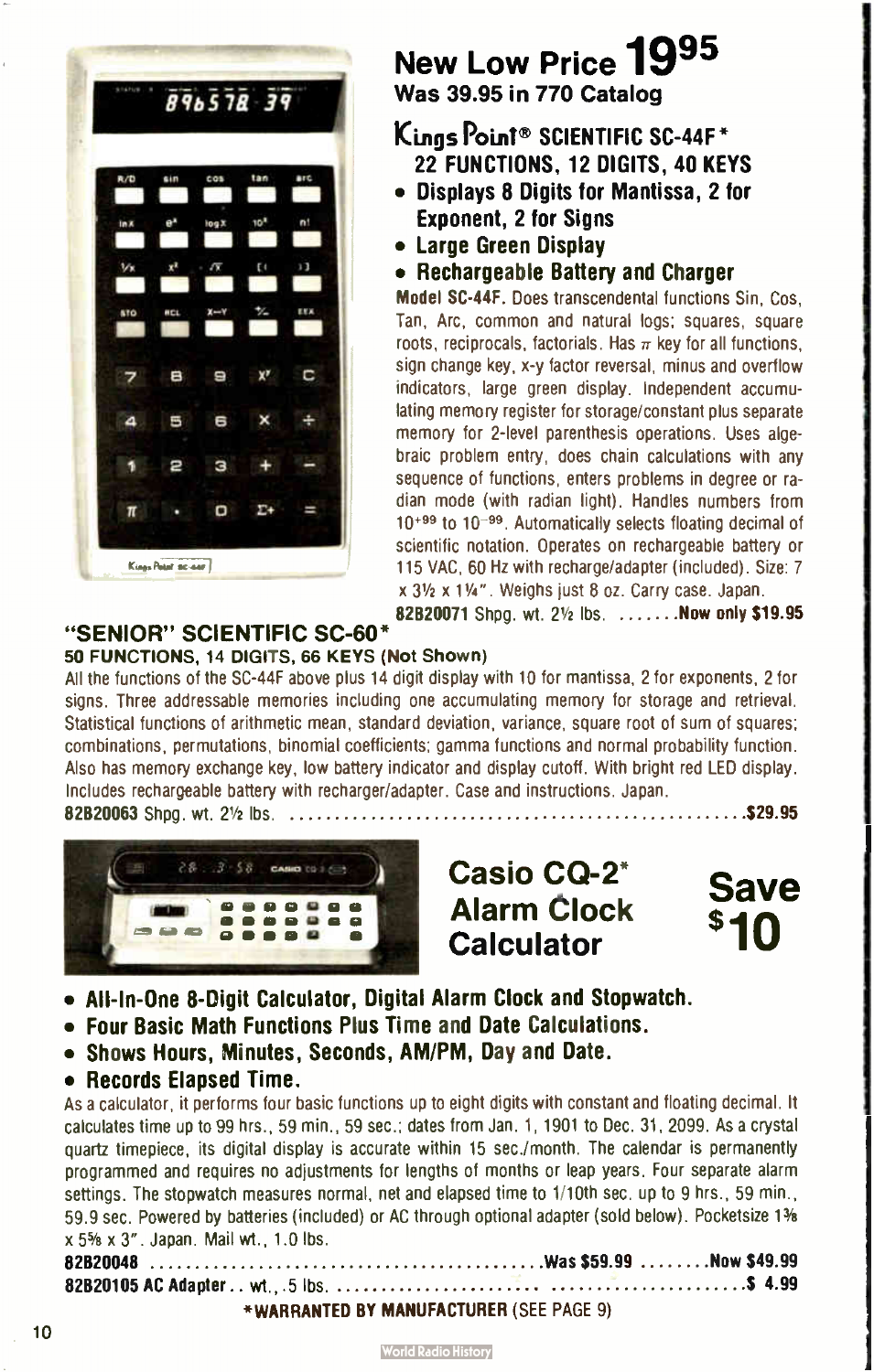# Save \$10 on 12 Digit Printing Calculator with **Display**

# Sale Price\$8999

#### UNITREX CLASSIC 40\*



The Classic 50 shows entries and results on a large, green digitron display ... or prints them on tape for easy checking or reference  $\dots$  or does both simultaneously. 4-button memory has keys for M+, M—, MR and MC. Unit uses algebraic logic, performs chain or mixed calculations. Automatic constant in all functions, selectable decimal to 2, 4 or 6 places, " add mode" and full- floating decimal. The high-speed keyboard includes keys for percentage. Plus a 5/4 switch, item count, non-add key for reference numbers, and power-on, memory, overflow and error indicators. Two color ribbon and whisper-quiet Seiko impact print head. 91/4 x 31/2 x 111/2". 110-120 VAC, 60 Hz. UL Listed. Imported from Japan. Mail wt., 8.0 lbs.

82820022 WAS \$ 99.99 NOW \$89.99

# Save \$5 on 10 Digit Printer

# Sale Price\$5499

#### **SHARP EL-1057\***

- Full 10-Digit Capacity.
- Very Compact, Desk-top Design.

It's our lowest-priced printing calculator, but with the quality and features for which Sharp is famous! Dimensions are only 6 x 3V4 x 9". Seiko 2- color printer enters your calculations, silently, as fast as you can make them. The keyboard includes a percent key and non-add/subtotal key. Other features: decimal selector for "add mode," floating decimal; complete underflow system to protect most significant numbers; overflow error check; automatic printer motor shutdown; paper advance key. 110-120 VAC, 60 Hz U.L. Listed. Imported from Japan. Mail wt., 6.5 lbs. 82820030 WAS \$59.99 NOW \$54.99

## Pocket Size **Calculator**

Only 21/2" x 43/8" x 3/8"

#### LLOYD'S\*ULTRA-SLIM LCD CALCULATOR Only <sup>3</sup>/8" THIN!



Offers extra-large 8-digit LCD display (Liquid Crystal Display) and fully addressable 4-button memory. Other features include a square root key, change sign key, % key with add-on/discount feature and clear/clear entry key. Up to 2000 hours on one set of batteries ( included). Wallet-style case is also included. 82820089 \$ 2½W x 4½H x ½"D. Japan. Mail wt., 0.4 lbs. 15.99

\* WARRANTED BY MANUFACTURER ( SEE PAGE 9)

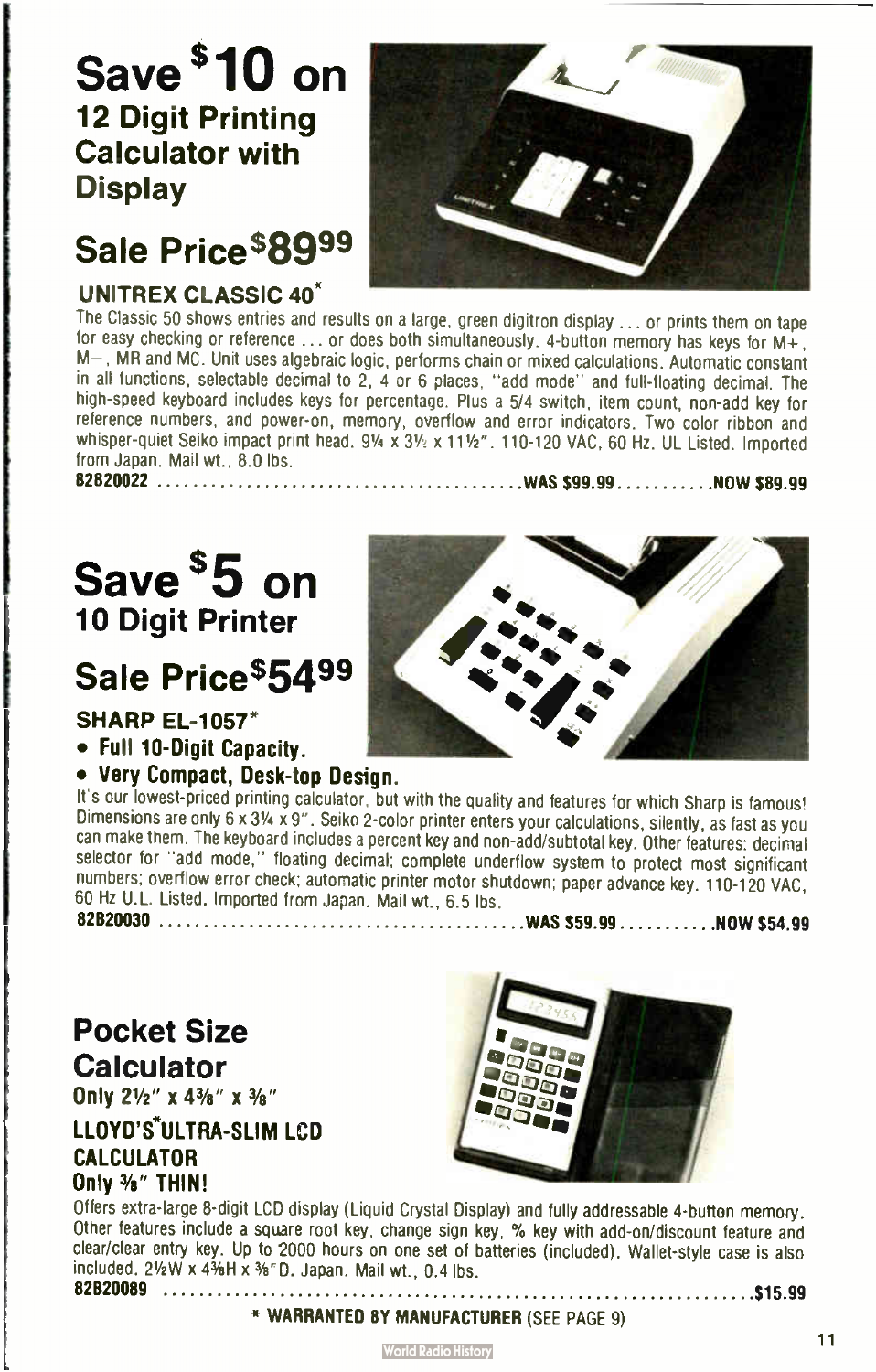

# The Bearcat<sup>®</sup> 210 Automatic Scanning Radio

# Save \$50 Now Only \$24999

- Receives All Public Service Frequencies Plus 2- Meter Amateur.
- Crystal- less Solid State Design.
- Simple Keyboard Programming.
- Automatic Search to find new frequencies.
- Scans 20 Channels per Second.

The Bearcat® 210 scanning radio lets you select from any public service band and from all local frequencies by simply pushing a few buttons. Pick any of the 10 frequencies you want to scan and punch them in on the keyboard. The large decimal display tells you which frequencies you're monitoring. And, you can change frequencies as often as you like, quickly and easily. Automatic search lets you find activity on unknown frequencies. You can select a full or partial range of frequencies within a band and the Pushbutton Lockout lets you skip over frequencies. Bearcat's patented track tuning automatically aligns circuitry to each frequency monitored without adjustments. A 2-second Scan Delay prevents missing transmissions when calls and answers are on the same frequency. Other highlights include: manual scanning; tone by-pass; 3" front- mounted speaker; squelch control; electronically switched monopole antenna. It operates on 110-120 VAC. 50/60 Hz. or 13.8V DC, 6W. Comes complete with mobile mounting bracket and DC power cord for mobile operation. U.L. Listed. F.C.C. certified. Mail wt., 6.0 lbs. WARRANTED BY MANUFACTURER (SEE PAGE 9)

83840002 Was \$ 299.99 Now \$ 249.99

Toll Free Frequency Information — For up-to-the-minute information on all the hottest frequencies in your area. Dial direct any weekday, 8 A.M. to 5 P.M. E.S.T. 800-428-2326. ( In Indiana, call 800-382- 2072.)

Specifications: Frequency Reception Range. Low Band, 32-50MHz, '' Ham" Band. 146-148MHz. High Band, 148-174MHz. UHF Band. 416-470MHz: "T" Band, 470-512MHz: Size: 10%W x 3H x 7%O: Weight: 4 lbs. 8 oz.. Power Requirements: 110-120 VAC, 11W: 13.8 Vdc. 6W; Audio Output: 2W rms; Sensitivity: 0.6 $\mu$ v for 12 dB SINAD on L & H bands, U bands slightly less; Selectivity: Better than - 60  $dB @ = 25$  KHz.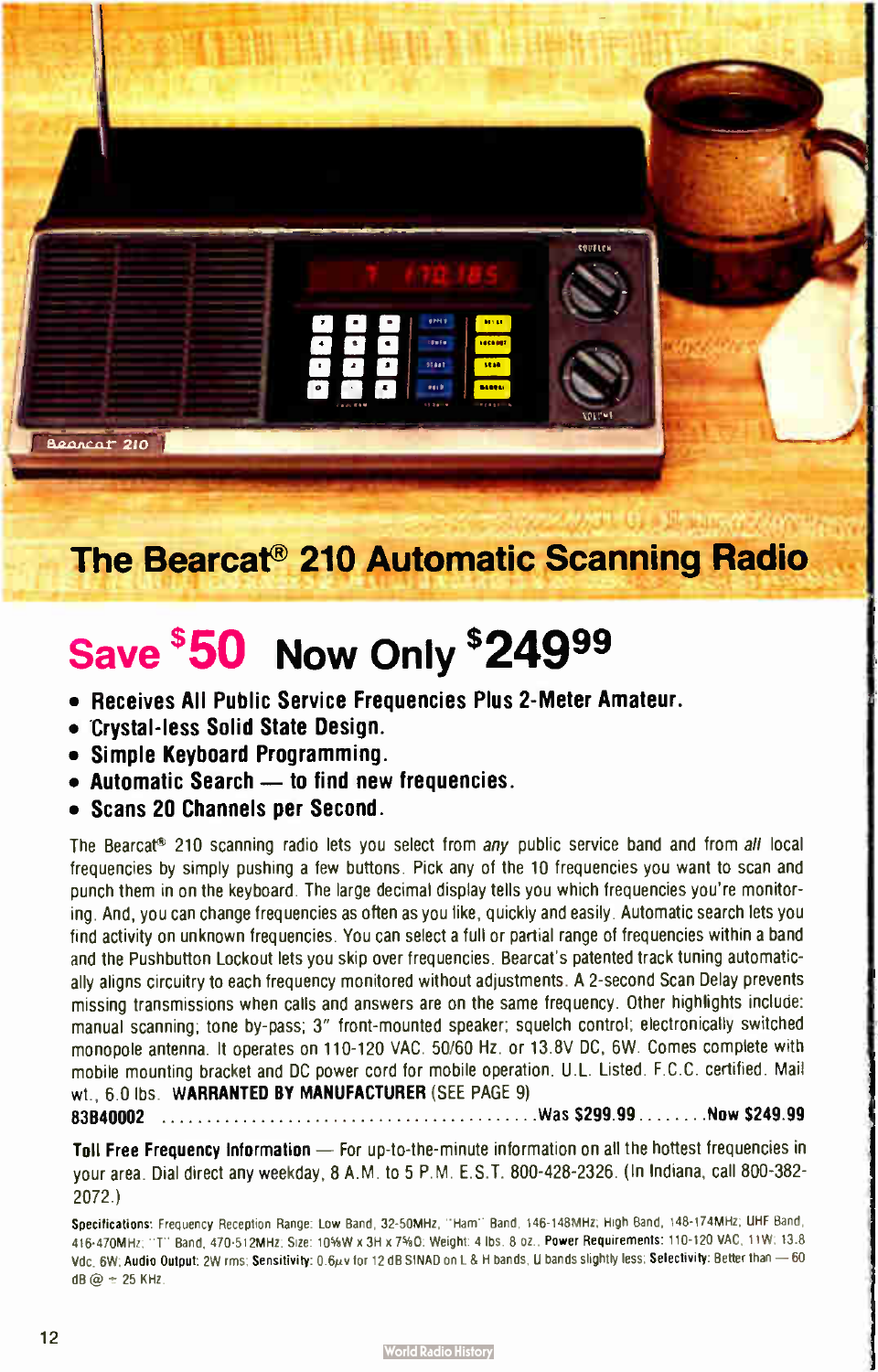# New Low Price on Lafayette 5B-8 5 Band 8 Channel Scanner





## LAFAYETTE MONITORSCAN@' 5B-8 SCANNER

• Fully Automatic Coverage on 5 Bands — Including Police, Fire, Transportaticn, Civil Defense, U.S. Weather, Local Gov't, Industrial and 2- Meter Amateur Bands

#### • Track Tuning for Full Spread Coverage on All Bands

The Monitorscan<sup>es</sup> 58-8 automatically monitors up to 8 frequencies of your choice on any of 5 bands. Simply plug in the appropriate crystal for each station you want to monitor in the VHF-Lo (30-50 MHz). VHF-Hl ( 148-174 MHz) or the 2 UHF bands ( 450-512 MHz), as well as the 2- meter band ( 146- 148MHz). Unit scans each crystal- selected frequency and locks in on transmitting channel. Scanning is resumed when transmission is completed. Eight front- panel LED lamps provide visual scan of each monitored station, with lamp remaining lit when signal is locked in. Switches permit by-passing any of the channels. Auto- manual switch allows individual channel selection. Variable squelch cuts background and inter-station noise. Antenna included. External speaker, headphone jack and external antenna jack on rear panel. From 117VAC. Size  $9\frac{1}{2} \times 3\frac{3}{4} \times 7$ ". Furnished without crystals. Order certificates below. Made in U.S.A. Lafayette Warranty (See Page 9)

| Crystal Certificates. Order 1 for each frequency to be monitored. State precise frequency desired. |
|----------------------------------------------------------------------------------------------------|
|                                                                                                    |
|                                                                                                    |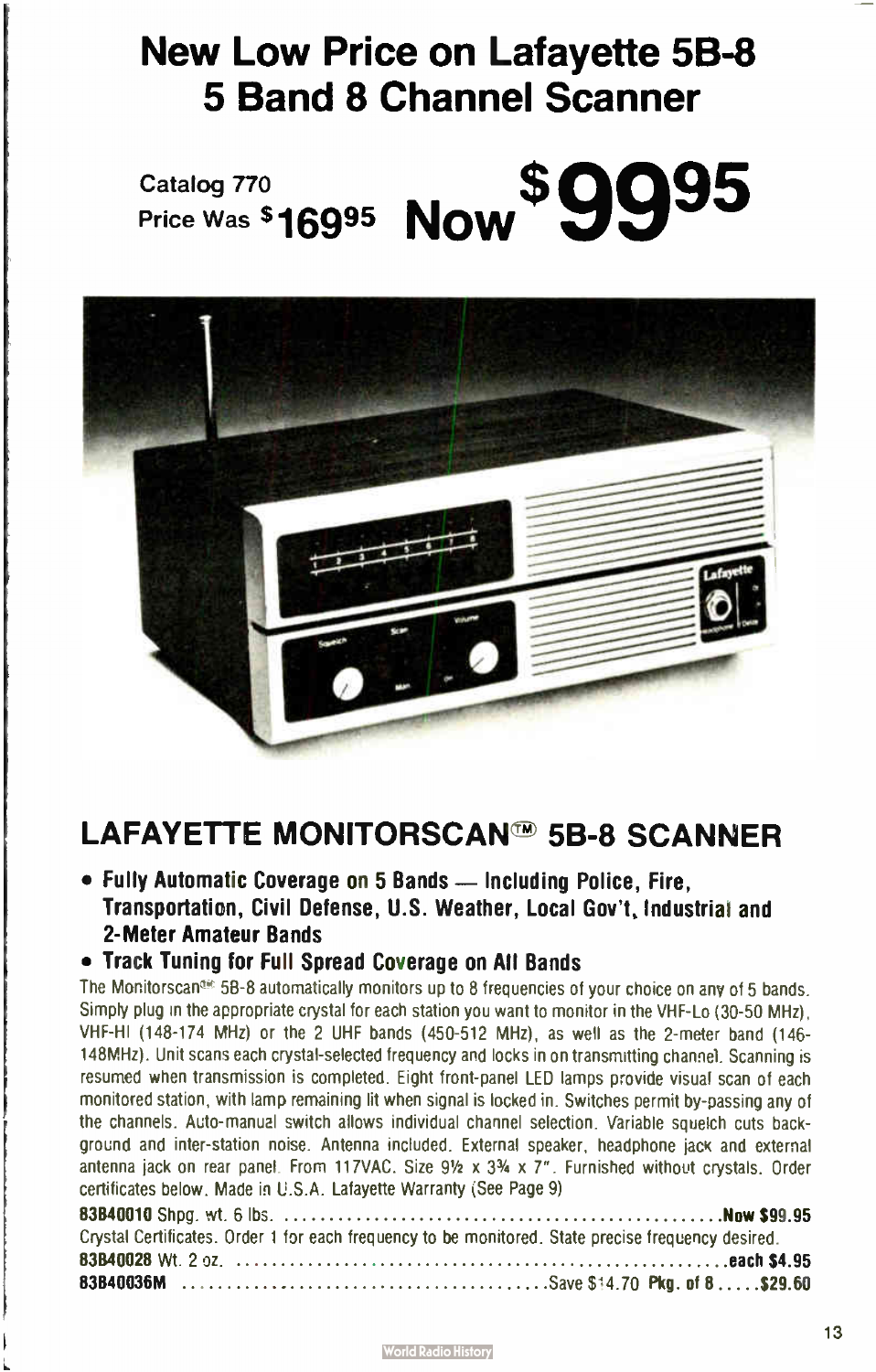

Save 25% on Accessories when purchased with HB-740



Stainless Steel Roof and Deck Mount Magnet Antenna. Center loading coil. 16 ft. directly connected RG-58/U cable with coax connector 20" high. Imported Shpg. wt. 11/2 lbs. (A) 83B20012 Beg. \$19.99 w/CB ..\$14.96

Stainless Steel Trunk Lip & Roof Mount Base Loaded Antenna. RG-58/U cable and coax connector. Rapid grip trunk lip mount. No holes required. For top mount 36" snap hole. Imported. Shpg. WI. 21/<sup>2</sup> lbs.

(8) 83820020 Reg. \$ 19.99 w/CB ..\$ 14.96

Lafayette Power Gain Mike. For relay and electronic switching. With output level control. 4- conductor plus shield coiled cord. Includes 9-volt battery. Shpg. wt. 1 Ia. (C) 83822042 Reg. \$ 19.99 w/CB . .\$14.96

CB Slide Mounting Brackets. For easy slide-in or -out CB use. No wires or antenna to disconnect. Shpg. wt. 21/4 lbs. (D) 83822059 ............Reg. \$14.99 w/CB ..\$11.25

Extra Bracket. For second car, trunk. etc. Just snap CB unit it. Shpg. WI. 2 lbs. ( Not illus ) (E) 83822067 Reg. \$9.99 w/CB ....\$ 7.49

# LAFAYETTE HB-740 DELUXE 2- WAY CB MOBILE RADIO Only \*oສ<sup>99</sup>

When you take to the road with this deluxe transceiver, you take with you complete confidence of the finest CB performance offered! Special digital phase- lock- loop snythesizer circuitry locks in the frequencies of all 40 channels with amazing accuracy. And the dual conversion superheterodyne receiver with RF stage and ceramic IF filter provide superior sensitivity and selectivity! Annoying ignition noise pick-up can be cut with the switchable multi- stage noise blanker, while RF noise is minimized by the automatic noise limiter. Switchable PA/CB mode with separate volume control action. Variable tone control. Delta tuning for off-frequency reception; built-in automatic modulation control. External speaker and PA jacks. Transmit and receive indicate lights, illuminated S/PRF meter and channel selector. Dynamic 3-in. speaker. Includes mounting bracket, microphone, FCC license application form 505. 23/8 x 7 x 91/<sup>4</sup>"D. Japan.

#### LAFAYETTE 1-YR. WARRANTY (See Page 9)

83B10013 Shpg. wt. 6.5 lbs. ......................\$69.99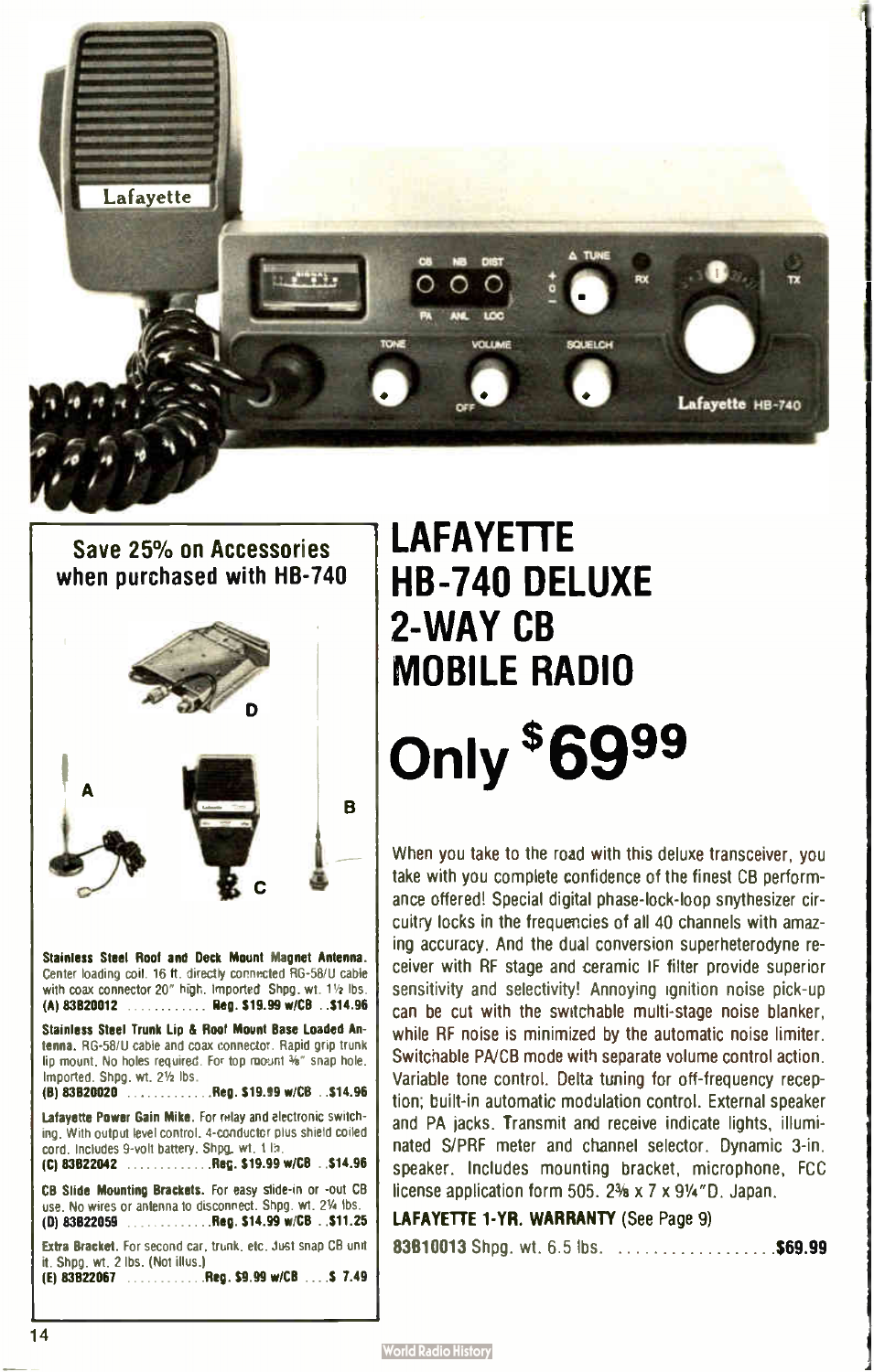# Here's Value - Lafayette Telsat<sup>®</sup> SSB-140 With "Range Boost" Pre-Amplified Mike

- 40 AM, 40 Upper Sidebani and 40 Lower Sideband Channes.
- Switchable Noise Blanker and ANL.
- SWR Calibration Control.
- MIC Gain Control.

## 40-CHANNEL AM/SSB CB BASE STATION TELSAT® SSB-140

The digital frequency synthesis with Phase Lock Loop circuitry gives you precise on- frequency operation; adjust the Fine Tune control fer sharp AM and Clairifed SSB reception. LEO digital read-out RF output/SWR meter and "S" % Mcdulation meter. The advanced circuitry includes Noise Blanking and Automatic Noise Limiter pushbuttons. Pushbutton and variable SWR Calibration for RF power output readings and SWR readings. Also includes modulation control; Public Address button; and a Hi- Tone switch. RF Gain controi adjusts for a uniformly clean signal. Variable Squelch control. Other highlights: phono jack for connection of a tape recorder, output jack for a Public Address speaker, headphone jack. Handsome vinyl-covered wood cabinet. 15%W x 4%H x 12%D, 110-120 VAC. 50/60 Hz. Japan. Mail wt., 17.3 lbs. "Range- Boost" Pre- Amplified Dynamic Desk Mike with Modulation Guard: Has a compression amplifier crrcuit to guard against over modulation. 300-300G Hz response. Volume control, touch-to-talk bar, slide-lock for extended transmission.  $-23$  dB amplified output. With selfcontained battery. 4 cond. plus shield, coiled cord. Wiring instructions for relay or electronic switching. Made in U.S.A. LAFAYETTE 1-YR. WARRANTY (See Page 9)

83B10070 Shpg. wt. 15.50 lbs. \$ 299.99

Specifications: Receiver. AM — Dual Conversion superheterodyne SSB — Single Conversion superheterodyne. Sensitivity: AM — luV for 10 dB S/N ratio. SSB - 0 25 bV for 10 dB S/N ratio. Selectivity : AM-6 kHz at 6 dB down. SSB - 2.0 kHz at 6 dB down. Audio Output: 3 watts at 8 ohms. Transmitter RF Output Power. AM -- 4 watts max. at 13.8V DC. SSB-PEP 12 watts max. at 13.8V DC. Harmonic Suppression: 60 dB down AM/SSB. Pawer Source: 110-120 VAC 50/60 Hz or 13.8V DC